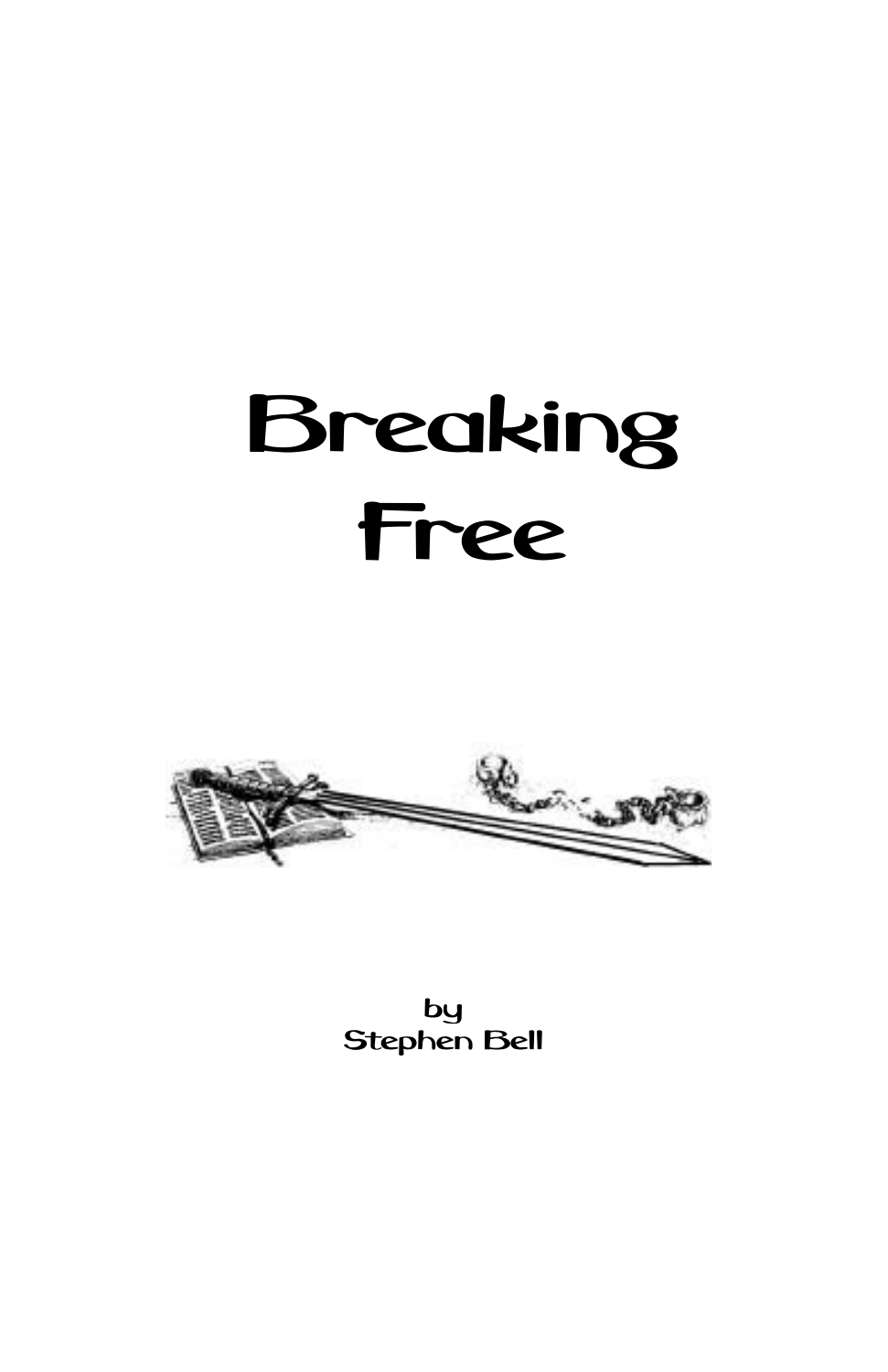# Breaking Free

Published by The KEY Ministries Publications 3201 West Pipeline Road Euless TX 76040-6201 Update and new printing 2004 Copyright © 1980 by Stephen Bell ISBN 1-89105-00-1 Reprinted November 2006 Printed in the United States of America Available in Spanish and French

For use of material in this book, please, write. Permission is usually granted.

> FOR MORE HELP in any of the areas presented in this book CALL OR WRITE The KEY Ministries 3201 West Pipeline Road Euless TX 76040-6201 (817) 283-1700 E-mail: thekey@thekeym.org or go to our web site www.breakingfreeonline.org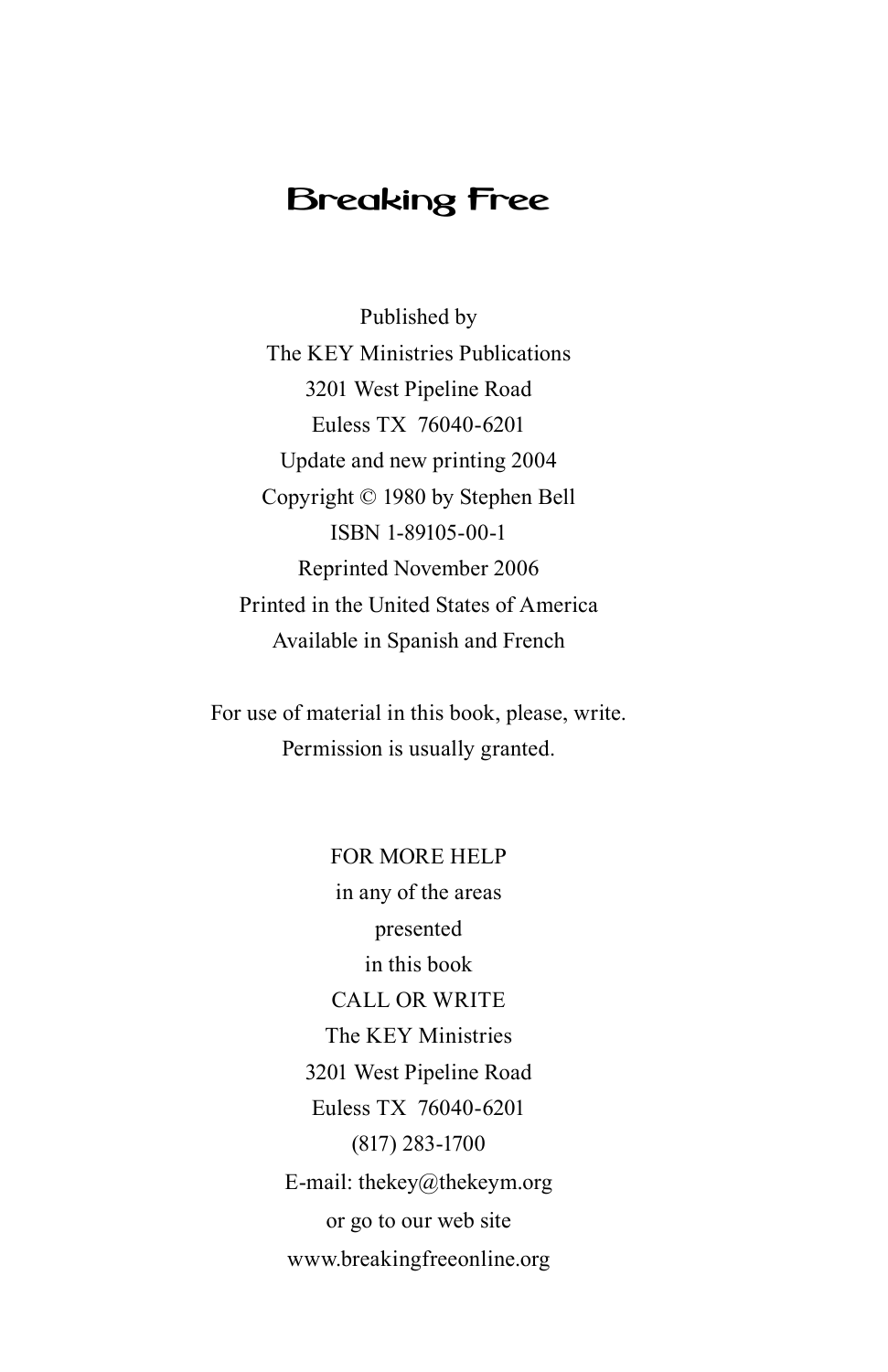# **Contents**

| Questions about Deliverance  31 |
|---------------------------------|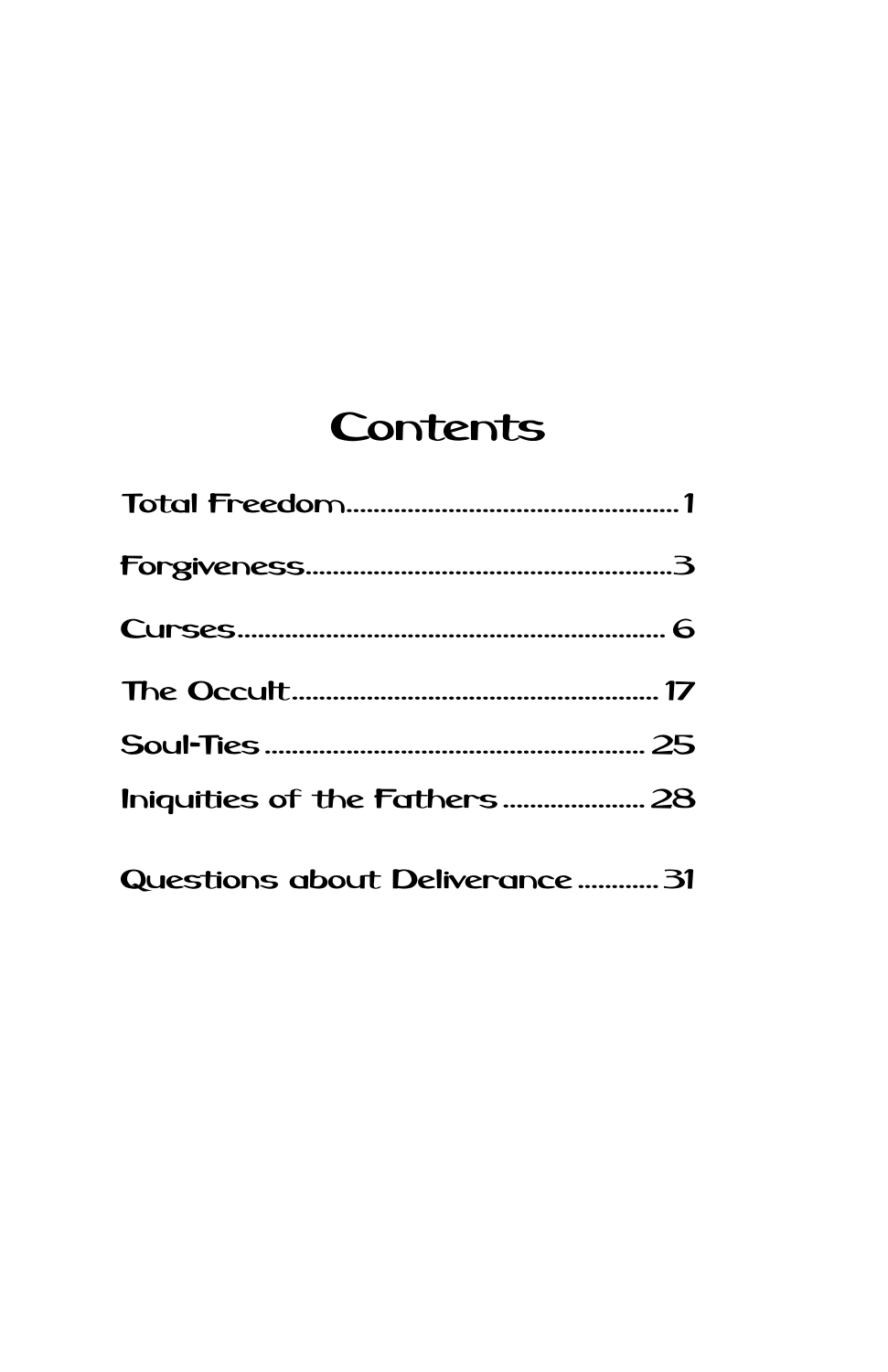# Please, read this before you begin the ministry in this book

One night an important man came to Jesus to ask Him some questions. Jesus began talking to him about being born again. "You must be born again," Jesus said. (John  $3:7$ )

The first step for all things of the Kingdom of God is the New Birth. We cannot even see the Kingdom of God until we are born anew.

What must one do to be born again of the Spirit of God?

- $\sqrt{\phantom{a}}$  There must be conviction in your heart that you have sinned against God and people. You must see you need forgiveness.
- $\sqrt{\ }$  When you see this, change your mind, purpose and lifestyle. In other words, Repent!
- $\sqrt{\phantom{a}}$  Call upon Jesus believing that God has raised Him from the dead. Ask Him to forgive you of all your sin.
- $\sqrt{\ }$  From this moment on, make Him LORD of your life by turning your entire life over to Him.
- $\sqrt{\phantom{a}}$  Get immersed in water as a literal sign of being buried with Him and also raised with Him through faith. (Read Colossians 2:12 in the New Testament of the Bible).
- $\sqrt{\phantom{a}}$  Receive the gift of the Holy Spirit. Ask the Lord to fill you and baptize you in the Holy Spirit. (Acts 2:38; 19:1-7)

Get a Bible and read it, then find someone to help instruct you in the ways of the Lord. (If you are unable to obtain a Bible, please, contact this ministry for assistance).

Now open up and receive ALL the Lord has for you!

If you have come to the Lord through the ministry of this booklet, please, contact us and so we may rejoice and help you more.

Toll free phone call: (800) 230-2293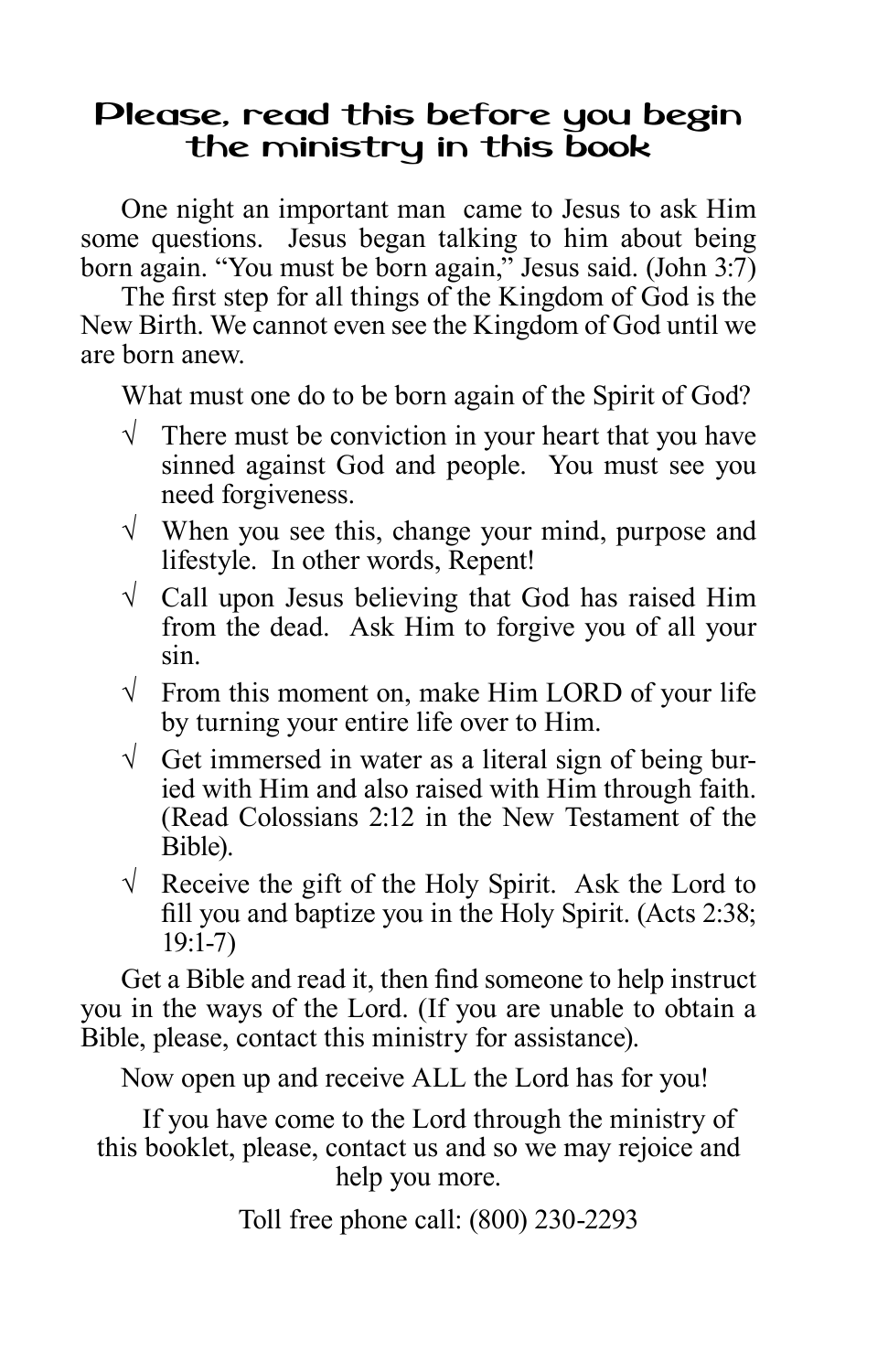# <span id="page-4-0"></span>Total Freedom

"And ye shall know the truth, and the truth shall make you free." John 8:31

"The Spirit of the Lord is upon me, because he hath anointed me to preach the gospel to the poor; he hath sent me to heal the brokenhearted, to preach deliverance to the captives, and recovering of sight to the blind, to set at liberty them that are bruised." Luke 4:18

Total freedom is the promise to us through Jesus<br>Christ the Lord. If we're to have it we must at-<br>tend to some spiritual problems resident from<br>nast Believers will be hindered and even disabled un-Christ the Lord. If we're to have it we must attend to some spiritual problems resident from the past. Believers will be hindered and even disabled until they confront and overcome in the areas presented in this book.

The Bible makes it very clear that a Christian's battle is not with flesh and blood; although many sincere believers attempt to appropriate their promised liberty in this manner. "The weapons of our warfare are not carnal (of the flesh)," says the Word. We cannot fight and win our freedom this way.

Satan is a legalist. He knows his rights and will always take them. For instance, he will use unforgiveness as scriptural grounds to torment and refuse to leave. When he has such legal rights, no amount of ministry will bring relief until those rights are removed.

We've seen tremendous breakthroughs as individuals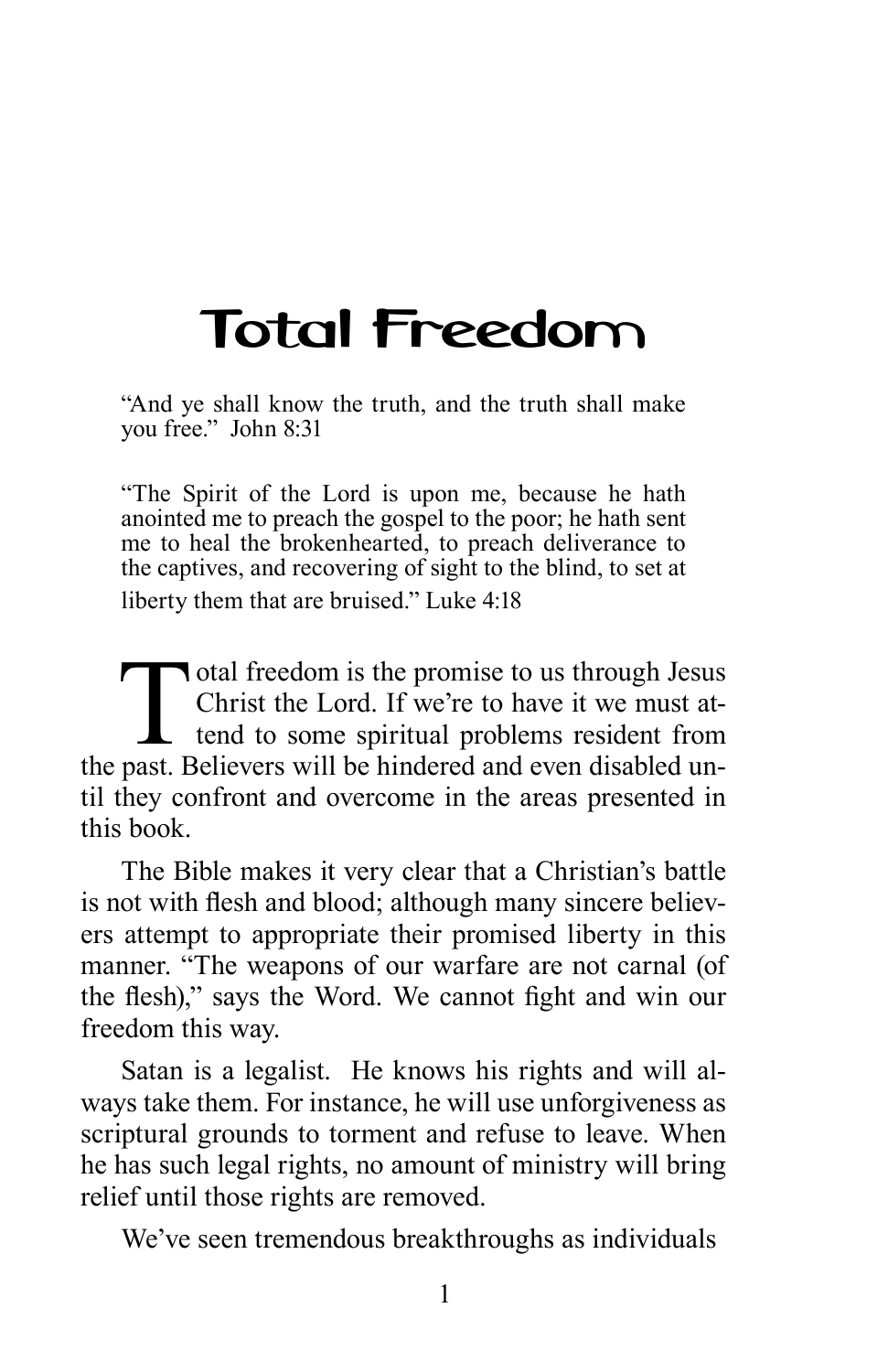have conquered unforgiveness, curses, occult contacts, soul-ties and hereditary iniquities of their fathers.

Perhaps, not everything in this book applies to every individual in the Body of Christ; however, most of the information is crucial to those wanting to be totally free.

Perhaps God has placed this information in your hands as a weapon you desperately need.

 "Behold now is the accepted time; behold NOW is the day of (deliverance) salvation." (II Cor. 6:2)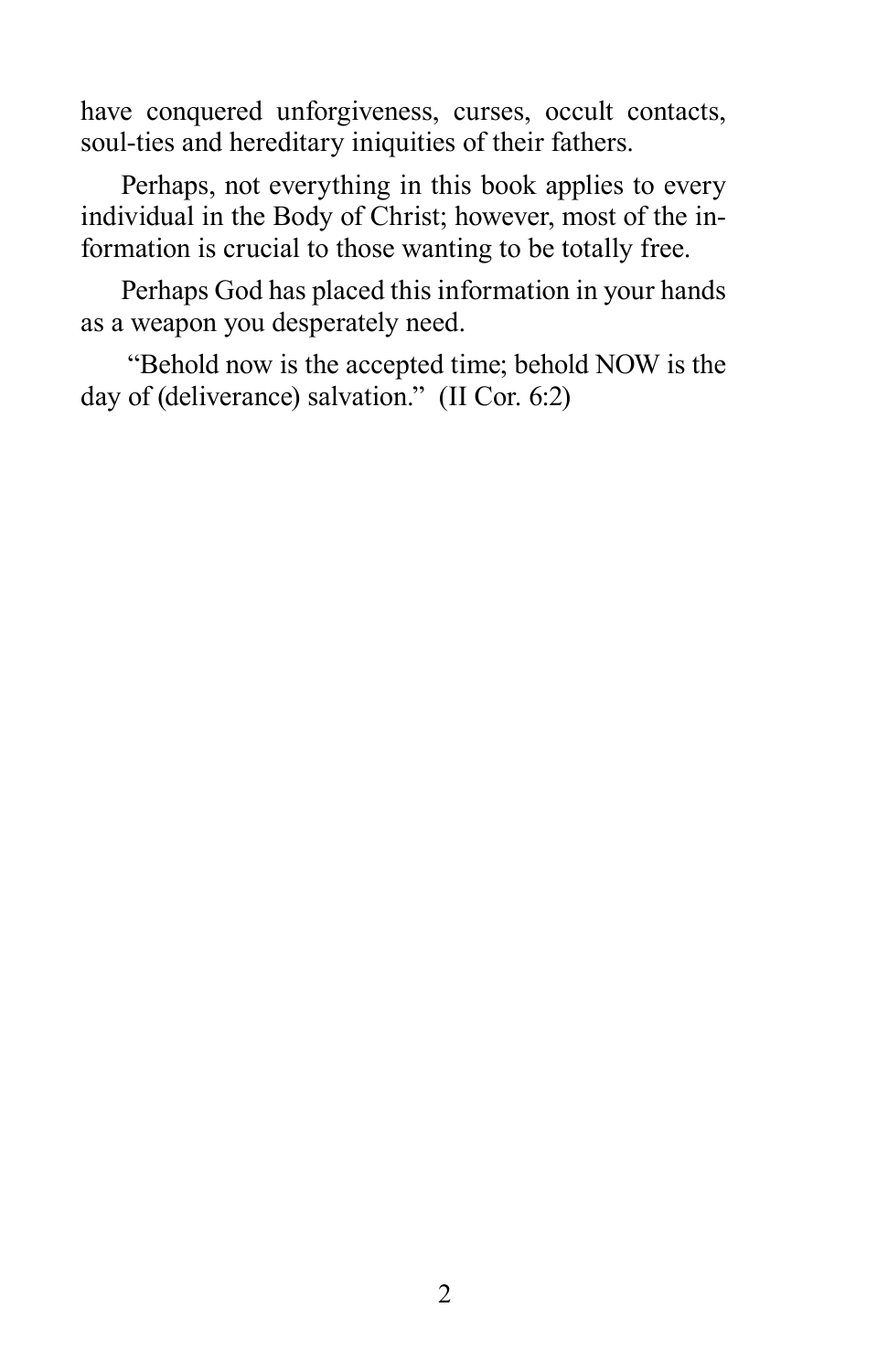# <span id="page-6-0"></span>Forgiveness

"And his Lord was wroth, and delivered him to the tormentors, till he should pay all that was due unto him. So likewise shall my heavenly Father do also unto you, if ye from your hearts forgive not every one his brother their trespasses." Matthew 18:34-35

We MUST forgive. Unforgiveness is the<br>root cause of most infirmities and per-<br>sonal problems. The Scriptures insist that<br>forgive if we're to be forgiven and have our prayers root cause of most infirmities and personal problems. The Scriptures insist that we forgive if we're to be forgiven and have our prayers answered.

The damaging effect of unforgiveness is its deposit of the gall of bitterness in our innermost being. Most infirmities are the result of the leavening of bitterness working its effects on our bodies.

God revealed the relationship between bitterness and infirmities at the waters of Marah (Exodus 15). As He sweetened the bitter waters, He revealed a new attribute of His Nature: I AM THE LORD THAT HEALETH THEE. A bitter experience calls for a God who brings physical healing.

True forgiveness can't be initiated by emotions or feelings. It is set in motion by an intellectual decision. We may never "feel like" forgiving but we can choose to do so.

Forgiveness is NOT DENIAL of the offense or hurt.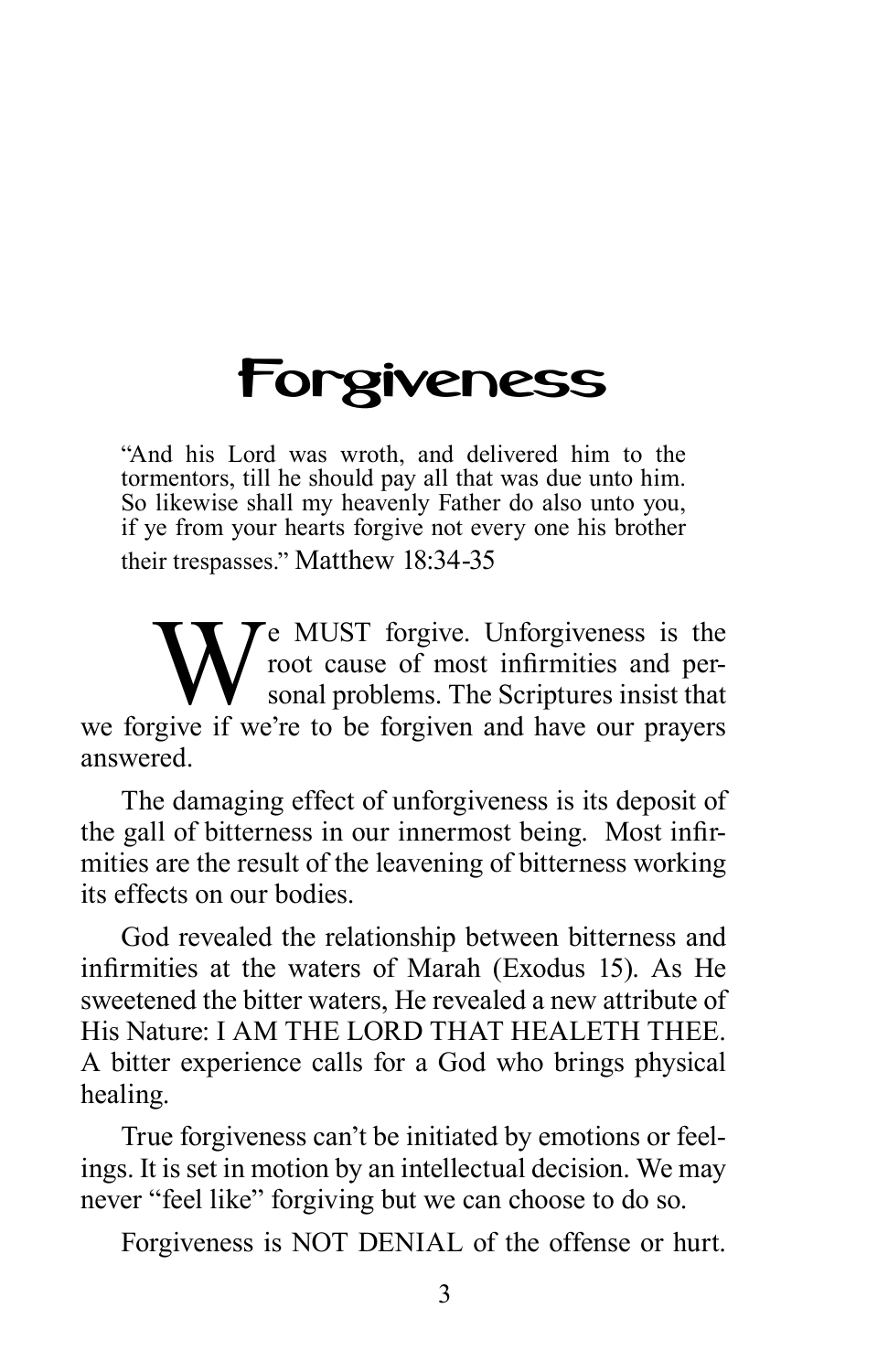Neither is it forgetting. In fact, we must acknowledge offense and admit pain and anger if we are to attain total healing. Forgiving is not admitting what was done to us was right or ok. We become forgivers because God is a forgiver.

Vital to complete freedom is not so much forgiveness of self as it is accepting God's total forgiveness of our self. He has completely forgiven us and requires us to forgive all others who have harmed us.

There can be no real and healing forgiveness without the power of the Holy Spirit. Only through the power of the Name of Jesus, can we appropriate forgiveness.

Here is a simple prayer you might use to begin your quest of BREAKING FREE:

# Model Prayer for Forgiveness

- Father, in the Name of Jesus, I confess I have not loved, but have resented certain people and groups who have hurt or disappointed me. I have held unforgiveness in my heart.
- I confess all hurt I have caused to others by my behavior and lack of love.
- Lord, I also confess that I have not fully received the forgiveness You extend to me through the blood of Jesus. I have not fully forgiven myself.
- Father, I call upon You now to deliver and heal me from all unforgiveness.
- In the Name of Jesus, I do now forgive: (Name every living or dead person, group, institution or organization that the Holy Spirit brings to mind. Forgive ALL hurts, disappointments and pain caused by any of these).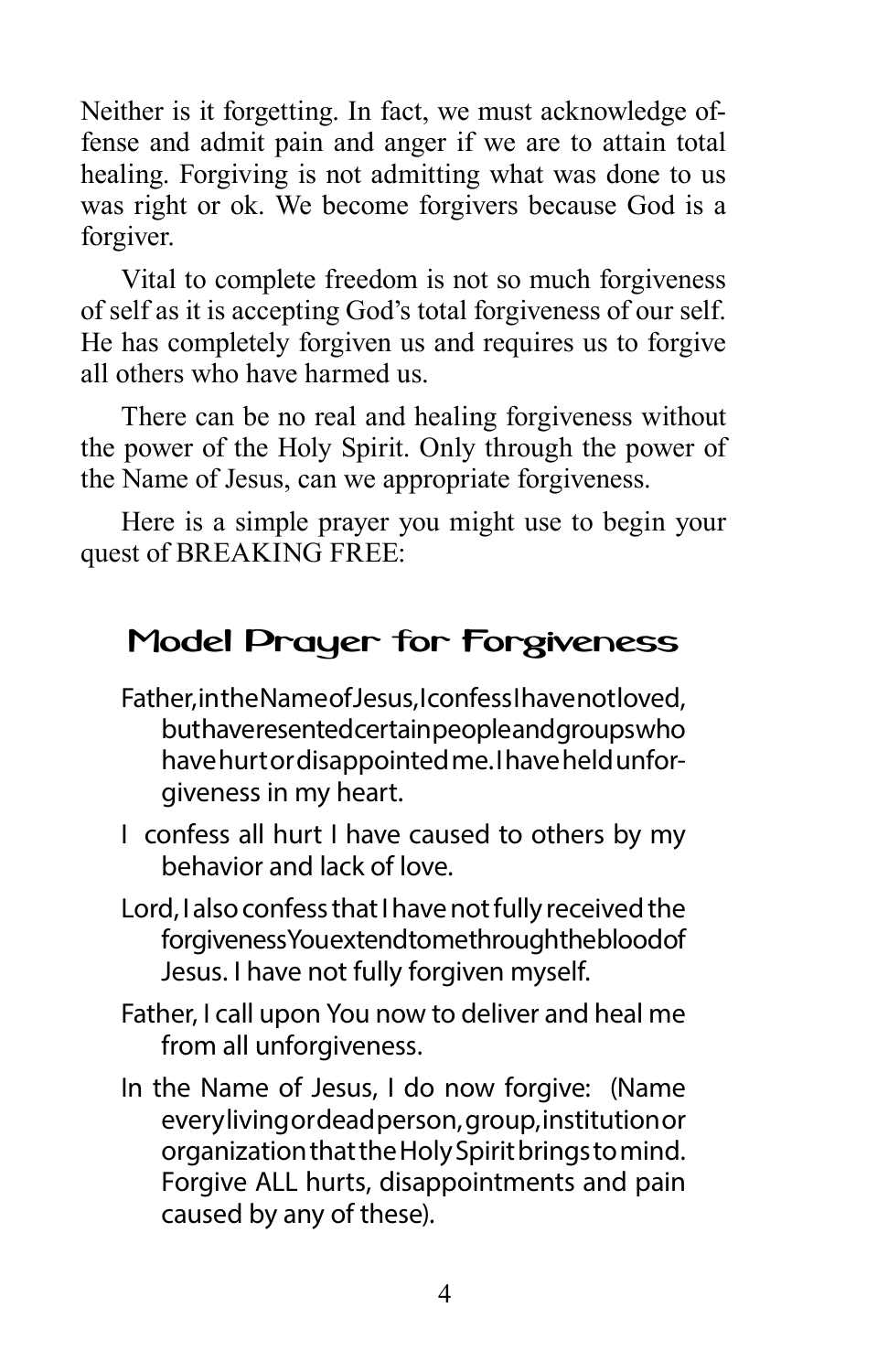embracing forgiveness for myself.

#### Father, I ask You to show me those who I need to ask forforgiveness. Reveal to me every thing I need to do to make restitution for my sins against others.

Gracious Lord, I DO receive Your forgiveness NOW, in Jesus' Name.

Thank You, Lord.

NOTE: It is most effective to speak audibly when repeating these prayers. Give the Holy Spirit plenty of time to show everything necessary. Sometimes you'll be prompted to deal with situations you had considered settled. It may require weeks or months of repeating this prayer before the emotional feelings of resentment are completely gone. The choice should not be to forget, but to forgive and receive forgiveness until you hurt no more.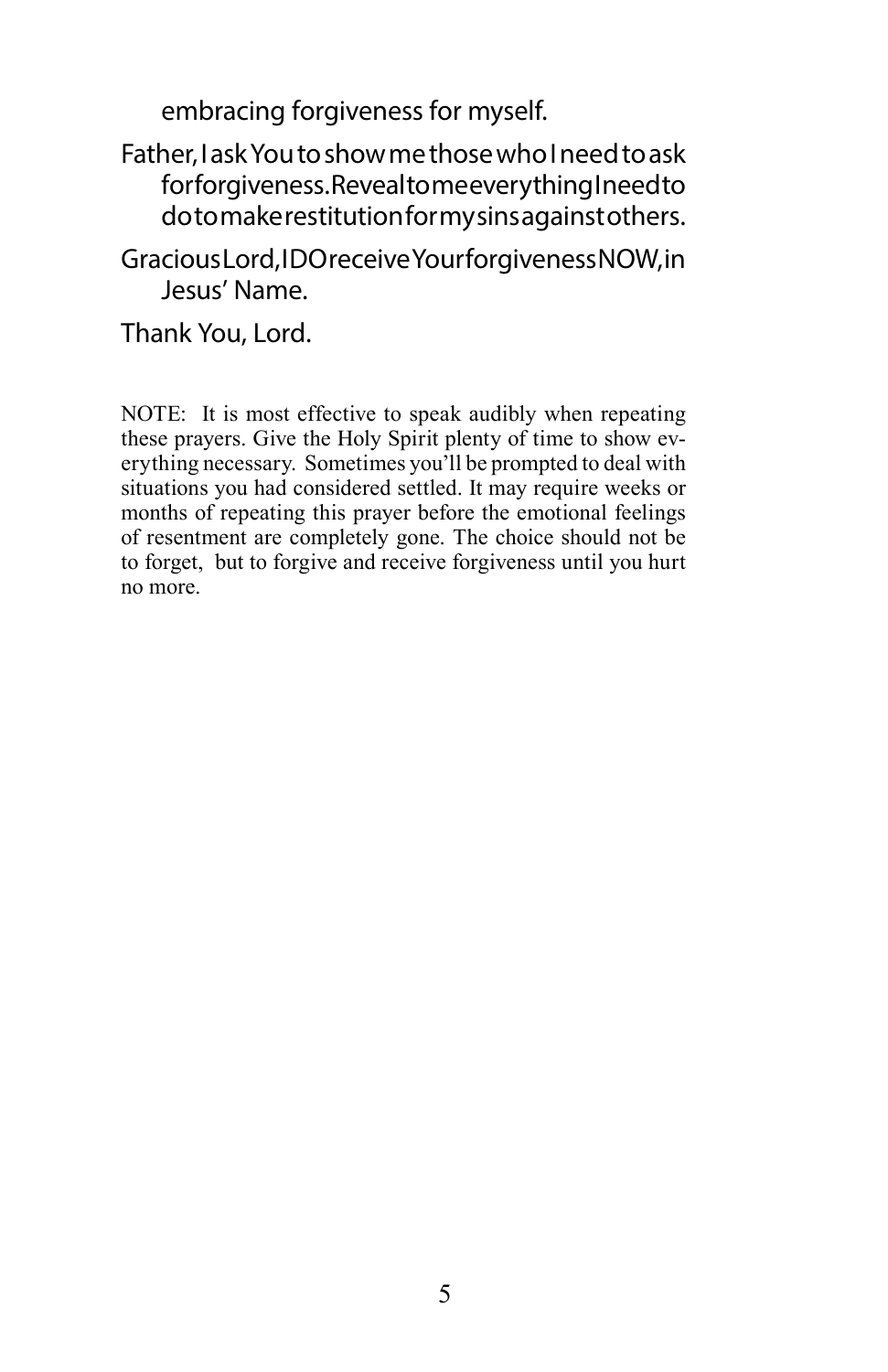# Curses

<span id="page-9-0"></span>"Christ hath redeemed us from the curse of the law, being made a curse for us: for it is written, cursed is every one that hangeth on a tree." Galatians 3:13

Outrary to popular opinion, curses are absolute-<br>ly real. They cause havoc in many lives today.<br>As Jesus approached a fig tree one day, He ly real. They cause havoc in many lives today.

As Jesus approached a fig tree one day, He found no fruit on it. He spoke to the tree, "May no one ever eat fruit from you again." Passing by the tree the next morning, He and the disciples saw that the fig tree had withered from the roots.

Peter said: "Rabbi, look! The fig tree you cursed has withered!" (Mark 11).

Jesus had cursed the fig tree with His spoken words.

A curse is defined as: "uttering a wish of evil against one; to imprecate evil; to call for mischief or injury to fall upon; to execrate, to bring evil upon or to; blast, vex, harass or torment with great calamities.

Curses are activated through spoken words. The Scriptures tell us that words are not mere sounds on the lips, but death and life are in the power of the tongue. Words are agents sent forth for good or bad - for ourselves or for others.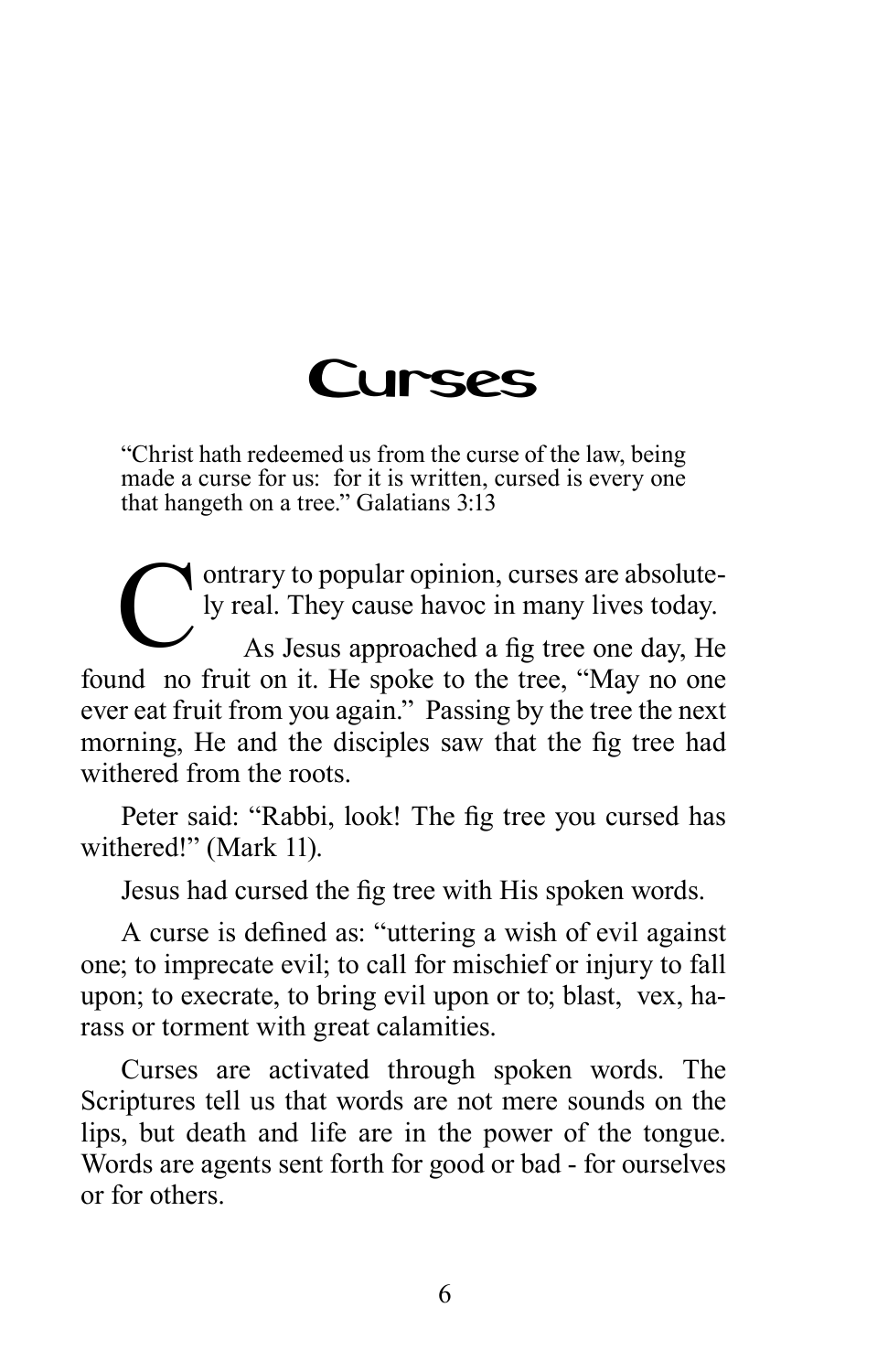You can read about the blessings and cursings in Deuteronomy 27 thru 30. When Moses spoke these words to the people, blessings and cursings were activated for all time, although Jesus came to redeem us from these curses activated by our sin and the sins of our forefathers. To protect ourselves from curses, we must walk in obedience to the principles in God's Word. Sin opens the door for curses to come into our lives.

We sometimes reach an impasse when ministering to individuals. Rebuking the demons, praying, confessing the Word, even fasting will not break the enemy's hold. Often, through Word of Knowledge, the Holy Spirit reveals a curse is blocking the believer's way to freedom. After having them verbally break the curse, deliverance flows and changes take place in their life!

"Jesus has taken care of all that for us. We don't need to do that." So say some.

YES we do need to do that! Certainly Jesus has taken the curses of the law to the cross, but what He has done is not automatically applied to our lives. Were you saved automatically? Did you receive the Baptism in the Holy Spirit automatically? We must appropriate what Jesus has done for us. The giants in the land of our soul do not automatically go away. We must take-up our sword and slay them ourselves.

Suppose someone gives you a Sears catalogue and tells you everything in it is paid for in full. You can have anything in it you want. To receive the merchandise you must meet the condition of properly filling-out an order and submitting it to the appropriate party. No order - no merchandise - paid for or not!

Similarly, Jesus paid for every promise in the Scriptures by what He did on the cross. The promises are for every believer - BUT NOT AUTOMATICALLY. We must appropriate them - take hold of them in faith! It must be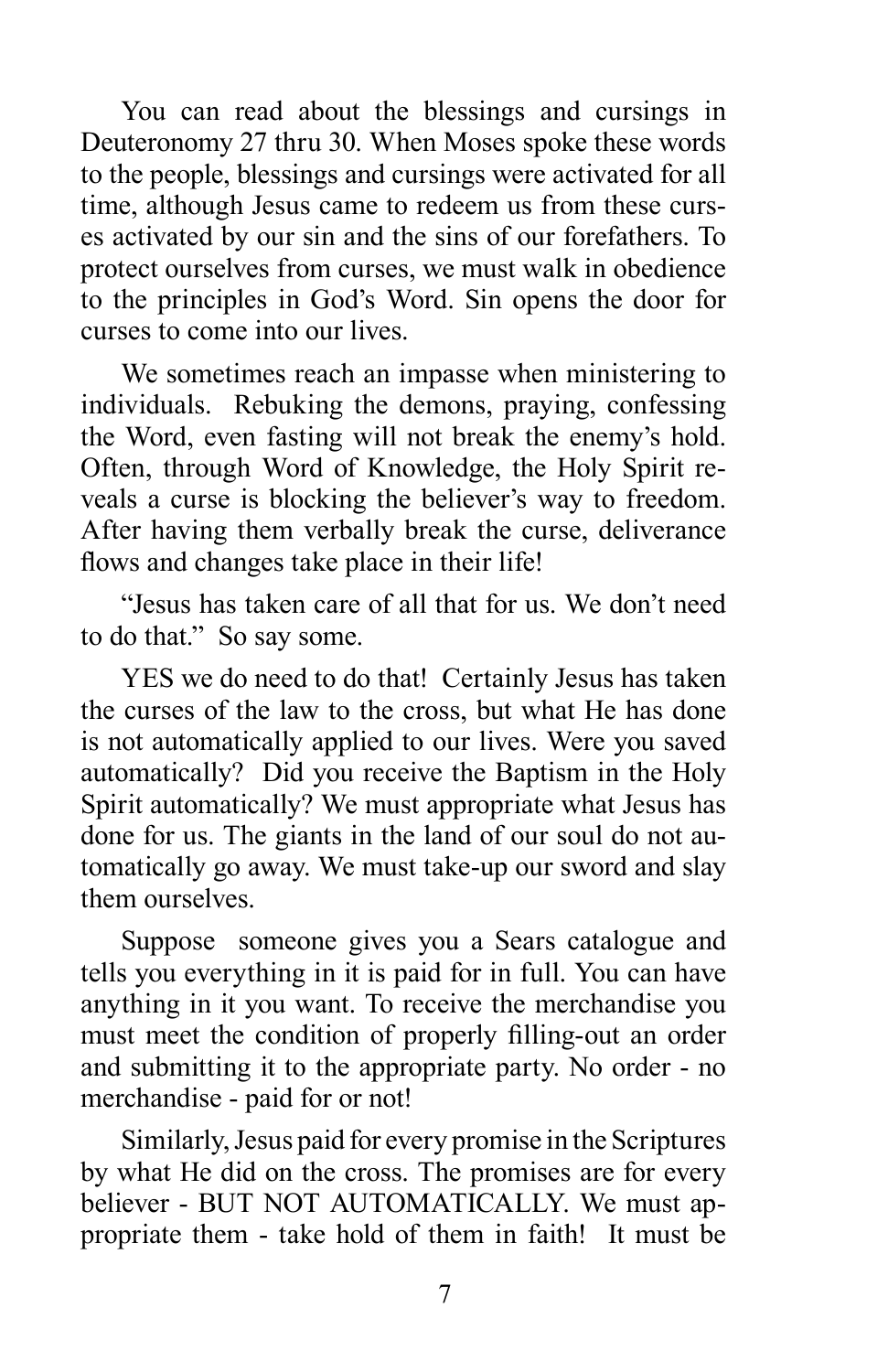Revelation 12:11 says: "They overcame him (Satan) by the blood of the Lamb and by the word of their testimony." Not OR their testimony, but AND their testimony.

When folks can't get free, there is always a reason or reasons. Sometimes it's because of curses that haven't been broken through the power of the blood and the spoken word. We have found that curses act as shields and fences around demons. These unclean spirits can be invoked to manifest during ministry, but they will not come out and stay out until the curse or curses have been discerned and broken.

My friend, Frank Hammond, author of Pigs in the Parlor, tells of an experience with a woman who came for ministry. Although Spirit filled, she was experiencing unusual difficulties in her life. Her children were suffering strange diseases and maladies. She was in constant torment. Following the direction of the Holy Spirit, Frank questioned the woman about any experience that would cause a curse. This prompted her to recall the words of a woman who had worked as her maid. The maid had been caught stealing and had to be prosecuted. When dismissed, the maid angrily said: "You will have nothing but trouble for the next ten years." Like most folks, the Christian lady disregarded the statement of her disgruntled maid, but as Frank began to pray with her and break curses, she and her children began to vomit. Deliverance manifested! (See Lev. 18:25).

Two years following the ministry, this Believer was still testifying of a turn-around and victory in her and her children's' lives!

Remember: ALL ANSWERS ARE IN THE WORD OF GOD. We need to dig deeper in the Word of God and get free - completely free.

After teaching about curses one evening, I began to minister to the people by simply speaking over them. As I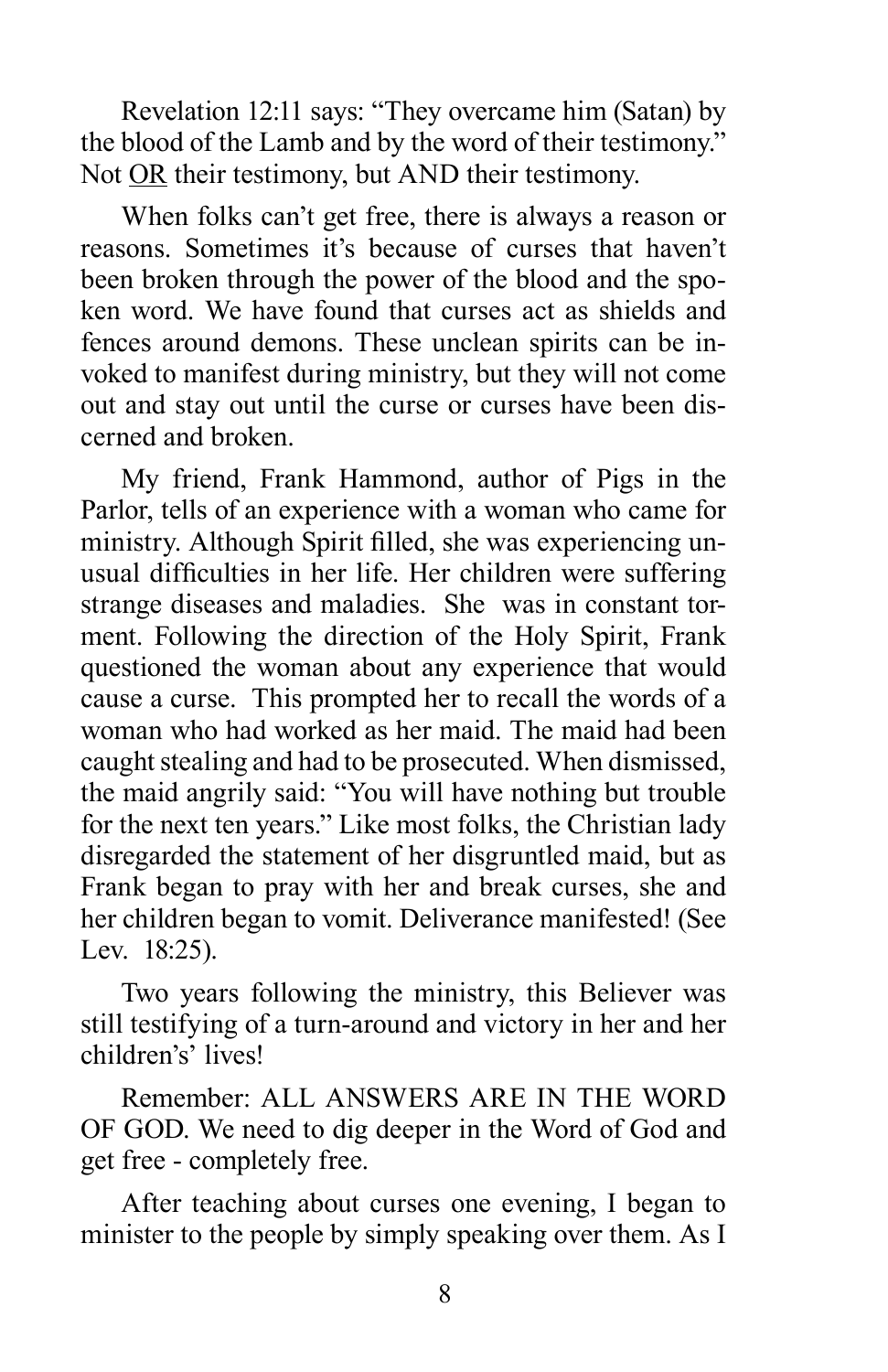broke family curses, two who had not been able to flow in tongues of prayer and praise began to rejoice in a new language. We discovered a key for those who have difficulty receiving their prayer language.language. We discovered a key for those who have difficulty receiving their prayer language.

The following outline is for your personal study. Get your Bible and look up each Scripture. There may be a break-through for you! I agree with you for this!

# Kinds of Curses

I - Curses Through Sin - Gen. 4:2-7

- 1. Curse of the law. (Gen. 3:10; Deut. 28)
- 2. Iniquities of the fathers. (Num. 14.:18)
- 3. Curse of Illegitimate birth. (Deut. 23:2)
- 4. Curses of contact with witchcraft and occult things. (Deut. 18:9-13)
- II Curses from Words
	- 1. Broken vows (Jonah 2:9)
	- 2. Words of others Spoken to you as a child by your parents or others. Parent's confessions about their children are very powerful curses. Example: "You are always messing up!" If someone speaks or has spoken something negative about to or about you, renounce it. Say: "In the Name of Jesus, I do not permit those words to have effect in my life." Sometimes we speak negative things about ourselves. If you have done so, repent, ask forgiveness from God, renounce the confessions and forgive yourself.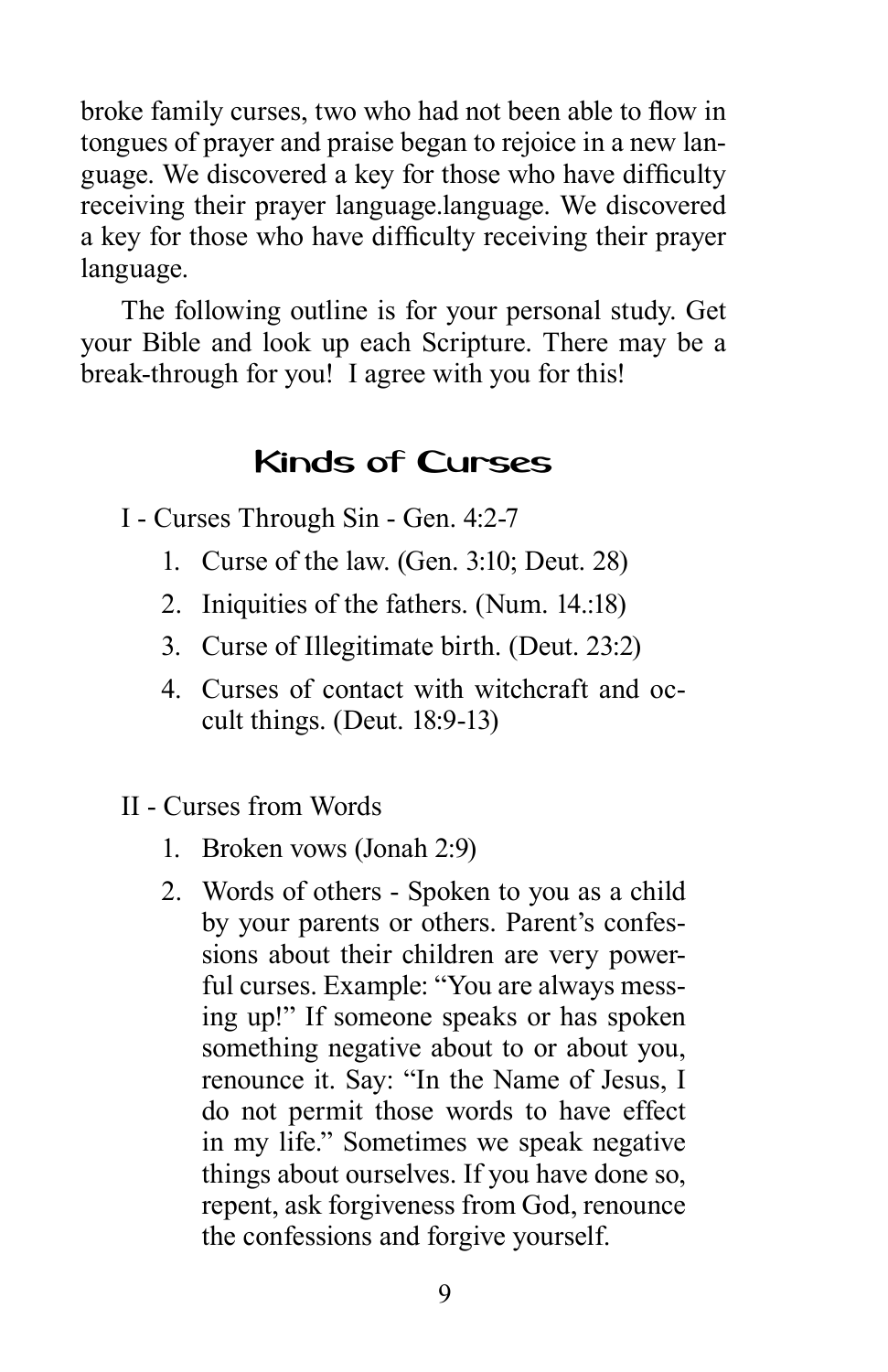III - Curses through Disobedience and Disorder

- 1. Family disorder. ( Mal. 4:6, Prov. 3:33)
- 2. Church disorder and disobedience. (Mal. 2:2; Jer. 17:5)
- 3. Giving. (Mal. 3:9)
- 4. Helping in the Lord's work. (Judges 5:23; Jer. 48:10)

NOTE; Referring to the Sears catalogue illustration, a curse is similar to receiving something you didn't order. If an undesirable item is delivered to your door, what do you do?

SEND IT BACK! REFUSE IT! Do the same with curses. (See Ps. 7:16 and Ps. 109:17).

# Biblical Curses

"The curse causeless shall not come." Prov. 26:2

"Any sin worthy of death is also cursed by God." Deut. 21:22-23

- 1. Those who curse or mistreat the true Israelites. (Gen. 27:29; Gen. 12:3; Num. 24:9)
- 2. Those who are willing deceivers. (Josh. 9:23; Jer. 48:10; Mal. 1:14; Gen. 27:12)
- 3. He who gives not to the poor. (Prov. 28:27)
- 4. Thieves and those who swear falsely by the Lord's Name. (Zech. 5:4)
- 5. Those who take advantage of the blind. (Deut. 27:18)
- 6. Those who oppress strangers, widows or the fatherless. (Deut. 27:19; Ex. 22:22-24)
- 7. Those who smite their neighbors secretly.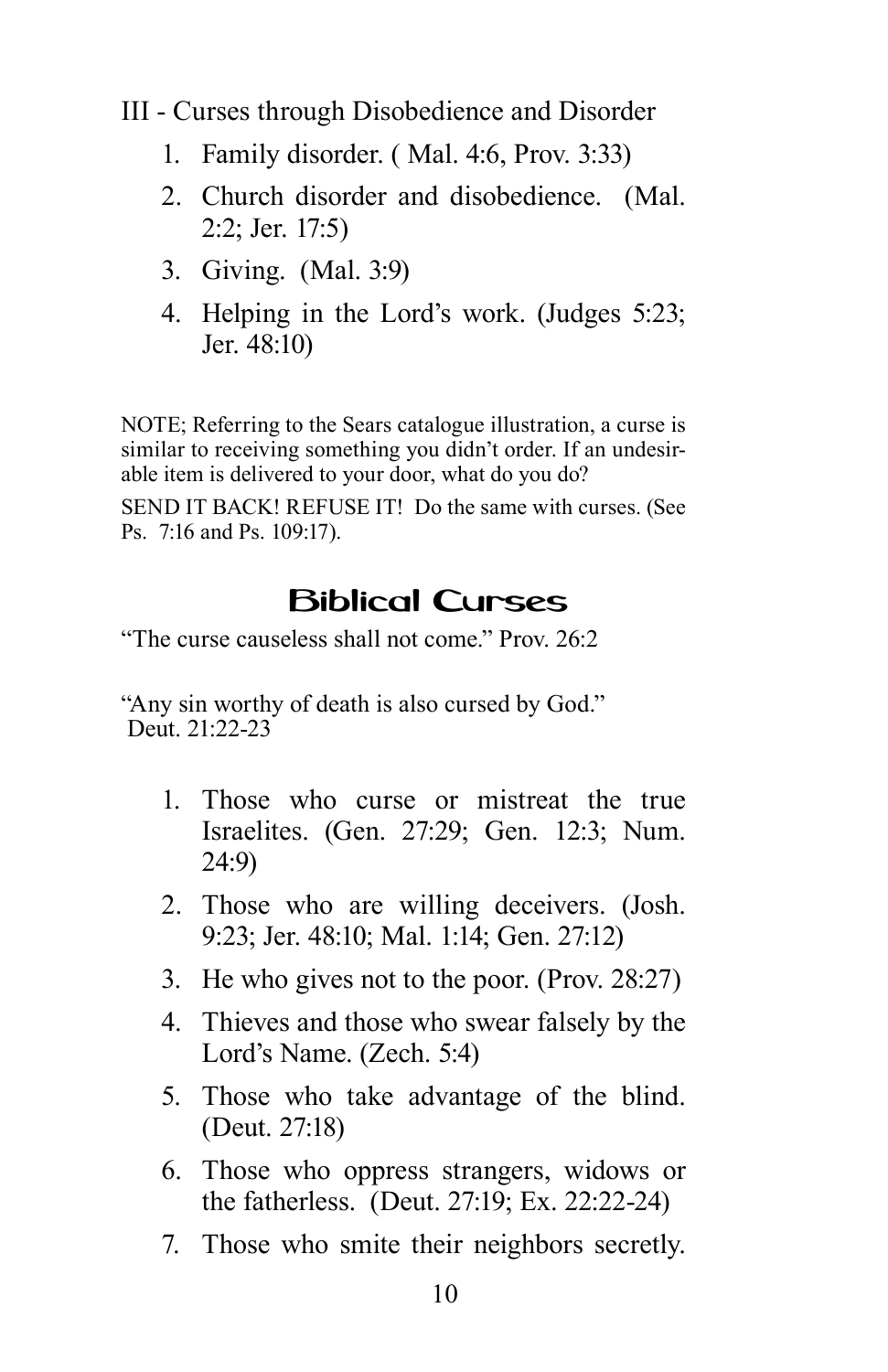(Deut. 27:24)

- 8. Murderers. (Ex. 21:12)
- 9. To murder with premeditation. (Ex. 21:14)
- 10. Kidnappers. (Ex. 21:16; Deut. 24:7)
- 11. Those who do not prevent death. (Ex. 21:29)
- 12. Those who offend children or one who believes in Jesus Christ. (Matt. 18:4-7)
- 13. House of the Wicked. (Prov. 3:33)
- 14. Those who harken unto their wives rather than God. Gen. 3:17)
- 15. Those who lightly esteem their parents or treat them with contempt. (Deut. 27:16)
- 16. Illegitimate children. (Deut. 23:2)
- 17. Children born from incestuous unions. (Gen. 19:36-38)
- 18. Children who strike their parents. (Ex. 21:15)
- 19. Those who curse their parents. (Ex. 21:17)
- 20. Those who cause the unborn to die. (Ex. 21:22-23)
- 21. Parents who do not discipline their children but honor them above God. (I Sam. 2:17; 27-36)
- 22. Those who sacrifice human beings or put their children through the fire. (Lev. 20:2)
- 23. Rebellious children. (Deut. 21:18-21)
- 24. Pain in childbirth. (Gen. 3:16)
- 25. Family disorder. (Mal. 4:6)
- 26. Those who willfully cheat people out of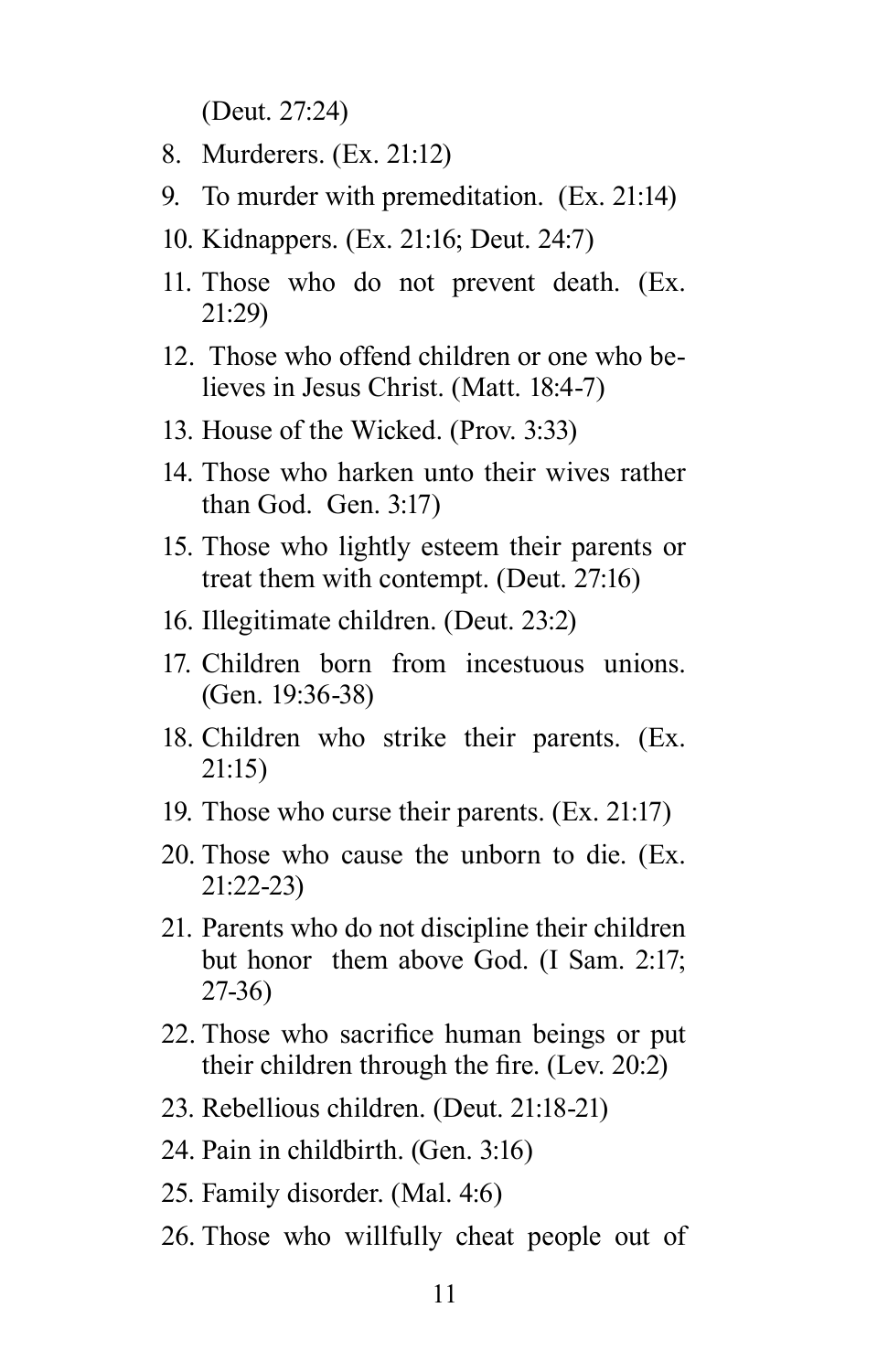their property or move a landmark (Change or bend God's laws). (Deut. 27:17)

- 27. Disobedience to the Lord's commandments. (Deut. 11:28; Dan. 9:11; Jer. 11:3)
- 28. Idolatry. (Jer. 44:8; Deut. 29:17-19; Ex. 20:5; Deut. 5:8-9)
- 29. Those who keep or own cursed objects. (Deut. 7:25; Josh. 6:18)
- 30. Those who refuse to come to the Lord's help. (Judges 5:23)
- 31. Ministers who fail to give the glory to God. (Mal. 2:2; Rev. 1:6)
- 32. Those who rob God of tithes and offerings. (Mal. 3:9; Hag. 1:6-9)
- 33. Those who make graven images. (Deut. 27:15; Ex. 20:4; Deut. 5:8)
- 34. Those who trust in man and not the Lord. (Jer. 17:5)
- 35. Those who do the work of the Lord deceitfully. (Jer. 48:10)
- 36. He who keeps back his sword from blood (will not go to war, that is, spiritual warfare). (Jer. 48:10; I Kings 20:35-42)
- 37. Those who sacrifice to false gods. (Ex. 22:20)
- 38. Those who attempt to turn anyone away from the Lord. (Deut. 13:6-11)
- 39. Those who teach rebellion against the Lord. (Jer. 28:16-17)
- 40. Those who refuse to warn them that sin. (Ezek. 3:18-21)
- 41. Those who defile the Sabbath. (Ex. 31:14;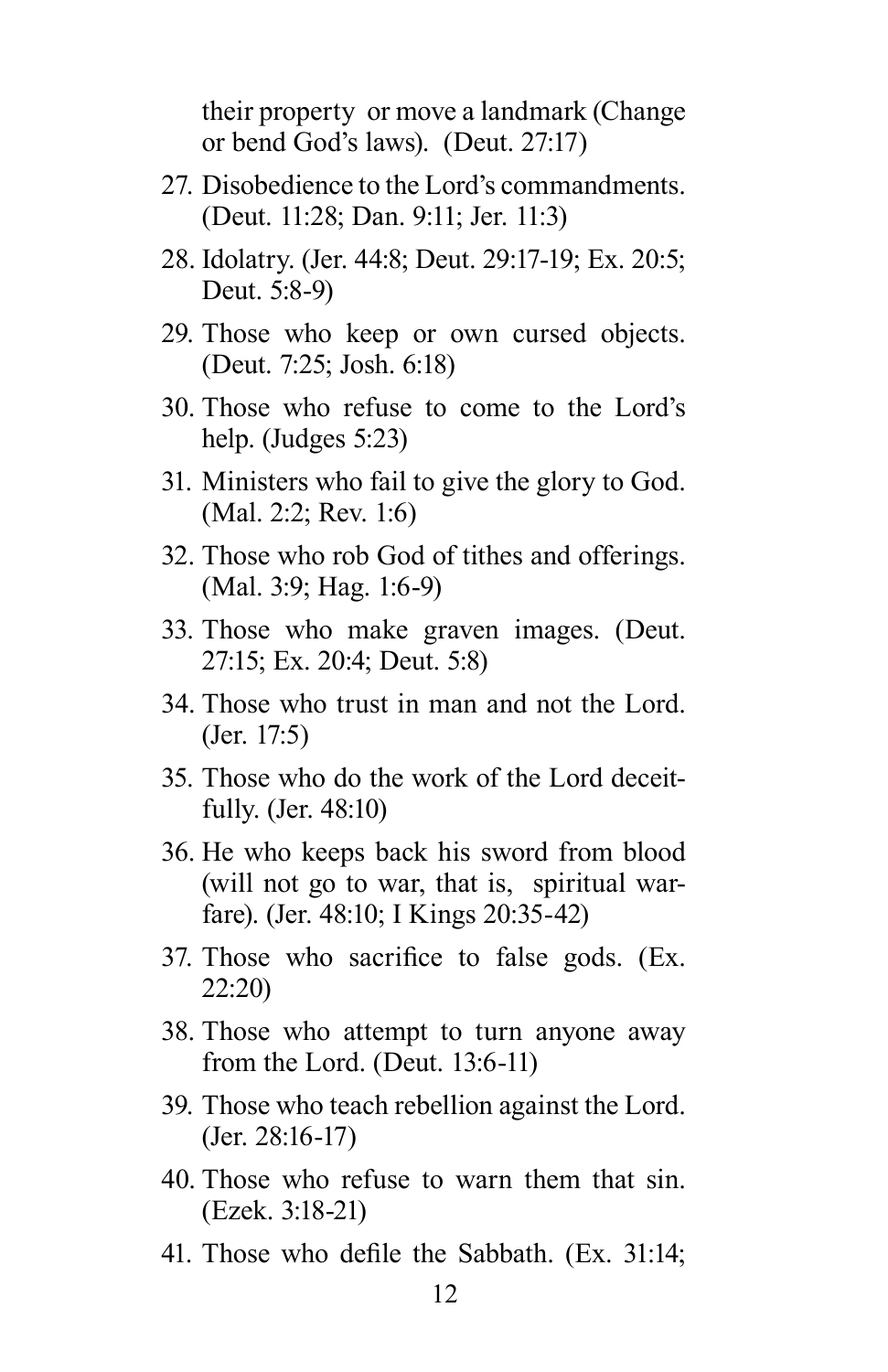Num. 15:32-36)

- 42. Disobedience to voice of God and His commandments and statutes. (Deut. 28:15-68)
- 43. "Touching" God's anointed. (I Chron. 16:21- 22; Ps. 105:15)
- 44. Perversion of the Gospel of Christ. (Gal. 1:8-9)
- 45. Those who add or take away from the WORD. (Rev. 22:18-19)
- 46. Refusal to do or act upon the Word of God. (Deut. 27:26)
- 47. Those who choose that in which God does not delight. (Isa. 65:11-15, note verse 12)
- 48. Jerusalem is a curse to all nations if Jews rebel against God. (Jer. 26:2-6)
- 49. Those who curse their rulers. (I Kgs. 2:8-9; Ex. 22:28)
- 50. Those who take money to slay the innocent. (Deut. 27:25)
- 51. Those involved in witchcraft. (Ex. 22:18)
- 52. Those who follow horoscopes. (Deut. 17:2- 5)
- 53. Those who rebel against the ministry. (Deut. 17:12)
- 54. False prophets. (Deut. 18:19-22)
- 55. Participants in seances and fortune telling. (Lev. 20:6)
- 56. Necromancers (those who communicate with the dead) and fortune tellers. (Lev. 20:27)
- 57. An adulterous woman. (Num. 5:27)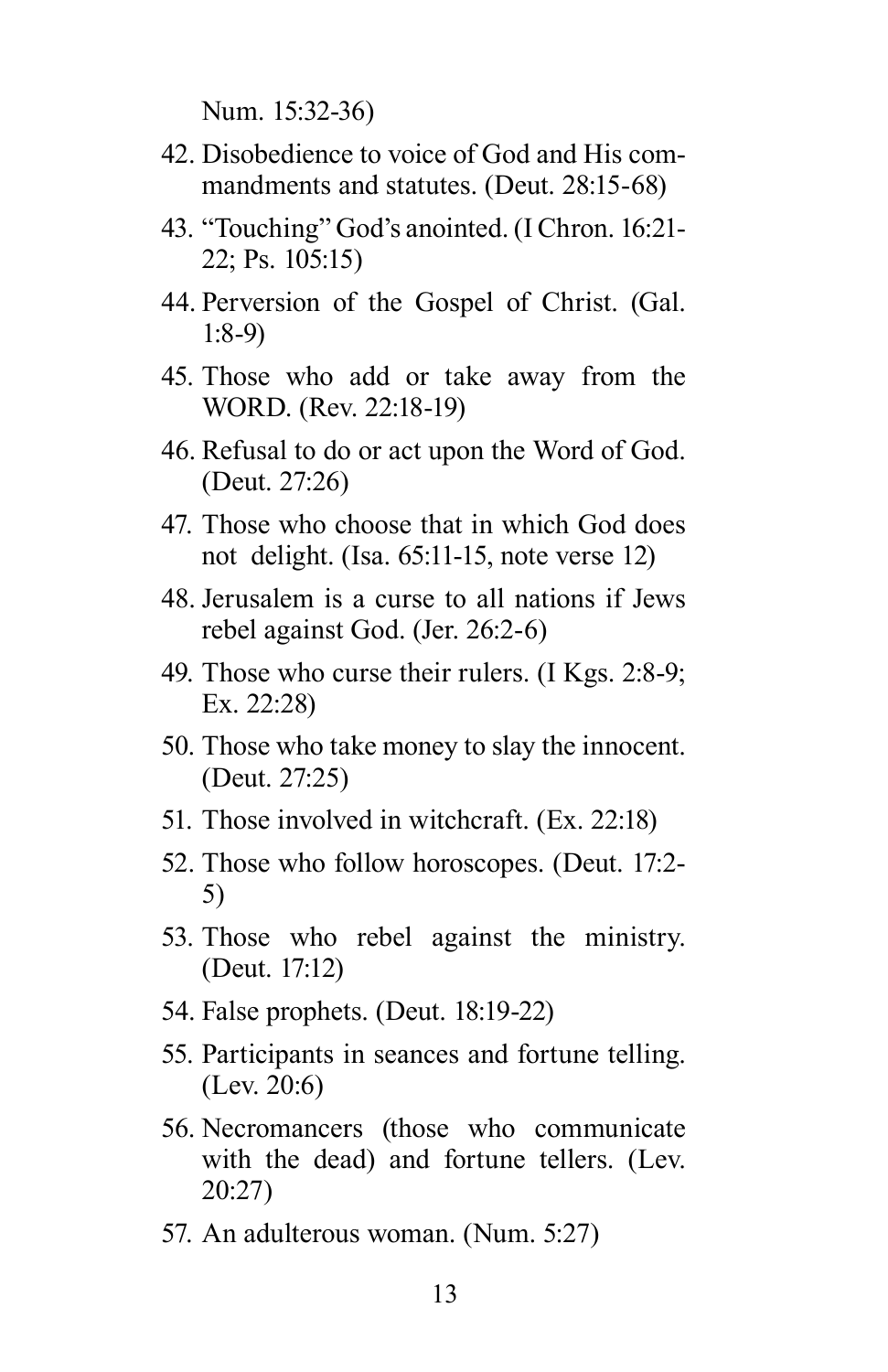- 58. He who lies with his father's wife. (Deut. 27:20)
- 59. He who lies with any beast. (Deut. 27:21; Ex. 22:19)
- 60. He who lies with his sister. (Deut. 27:22)
- 61. Adulterers. (Job 24:15-18; Deut. 22:22-27)
- 62. Women who keep not their virginity until married. (Deut. 22:13-21)
- 63. Homosexual and lesbian relationships. (Lev. 20:13)
- 64. Sexual intercourse during menstruation. (Lev. 20:18)
- 65. Sodomy. (Gen. 19:13, 24, 25)
- 66. The earth by reason of man's disobedience. (Isa. 24:3-6)
- 67. The proud. (Ps. 119:21)
- 68. Those who reward evil for good. (Prov. 17:13)
- 69. Those who blaspheme the Lord's Name or curse God. (Lev. 24:15-16)
- 70. Those who are carnally minded. (Rom. 8:6)
- 71. Those who go down to Egypt (world system) for help and look not to the Lord. (Isa. 31:1-3)
- 72. Stubbornness and rebellion. (I Sam. 15:22- 23)
- 73. Those who love cursing. (Ps. 109:17-20)
- 74. Failure and poverty. (Hag. 1:5-6)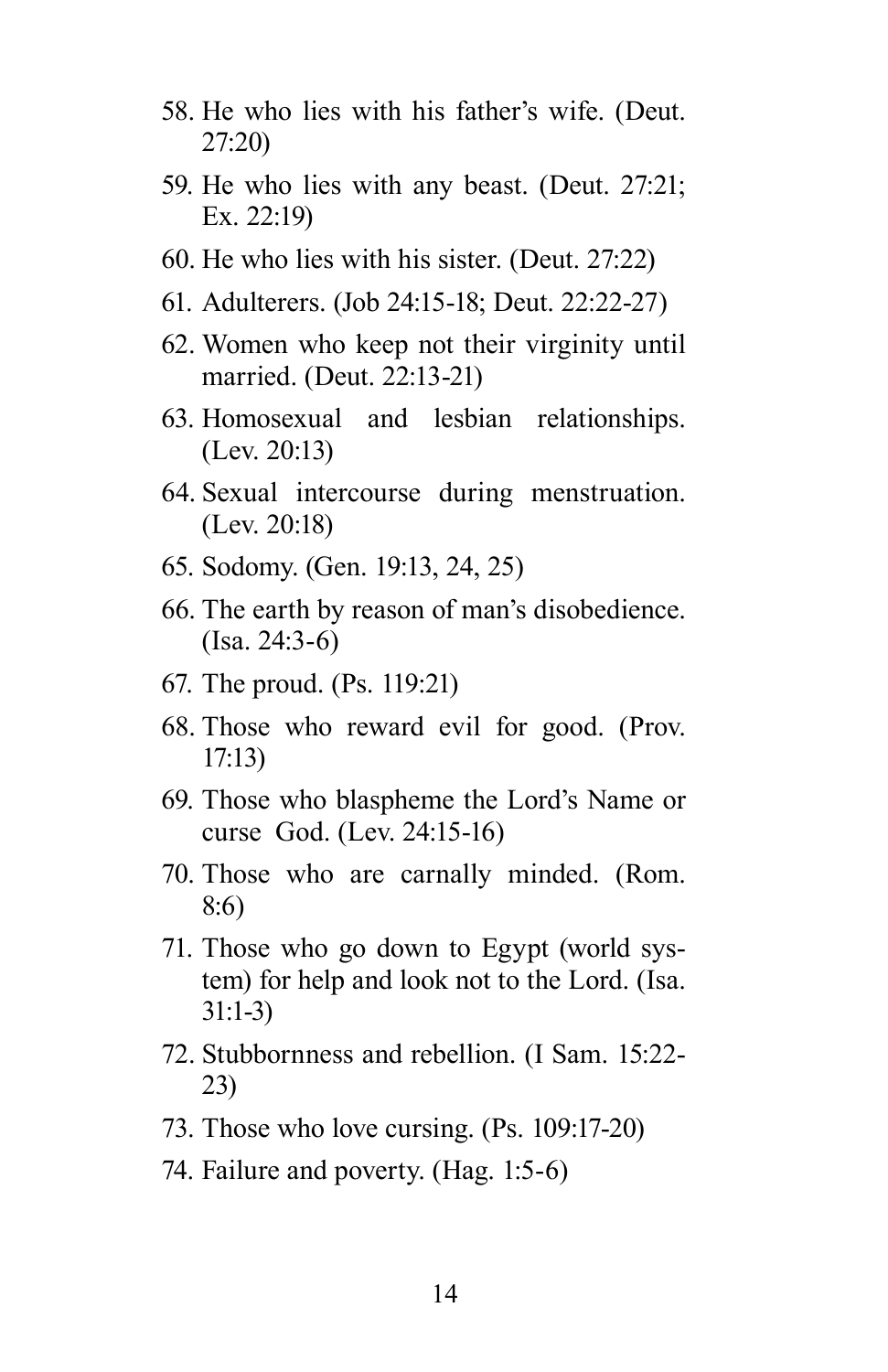# Model Prayer to Break Curses

(To be read aloud)

- Heavenly Father, I confess Jesus Christ as my Lord and believe that He is risen from the dead. I declare I have been purchased by the blood of Jesus. I am not my own. I am bought with a price and belong to you.
- Father, I chose to forgive all those who have offended me and ask to be cleansed of any unconfessed sin present in my life at this time. Reveal to me, right now, anything I need to know that would hinder my prayer for deliverance. (Pause - wait for the Holy Spirit).
- Lord God, my earthly fathers and I have transgressed Yourlaw, and have departed so as not too bey Your voice; therefore the curse and the oath written in the Law of Moses, the servant of God, have been poured out on us, because we have sinned against You.
- In the Name of Jesus Christ, I now break and loose myself and my family from the curses of my own sins, the sins of my ancestors or from any other person living or dead.
- I am redeemed by the blood of the Lamb, therefore I am redeemed from the curse of the law. I break the power of every spoken curse - of every evil that came out of my own mouth. I take back all the ground I yielded to Satan and establish myself in faith in the Lord Jesus and claim the blessing rather than curse.
- Ibreak the power of every evil word that was knowingly or unknowingly spoken against me by any person. I cancel those spoken words and the power of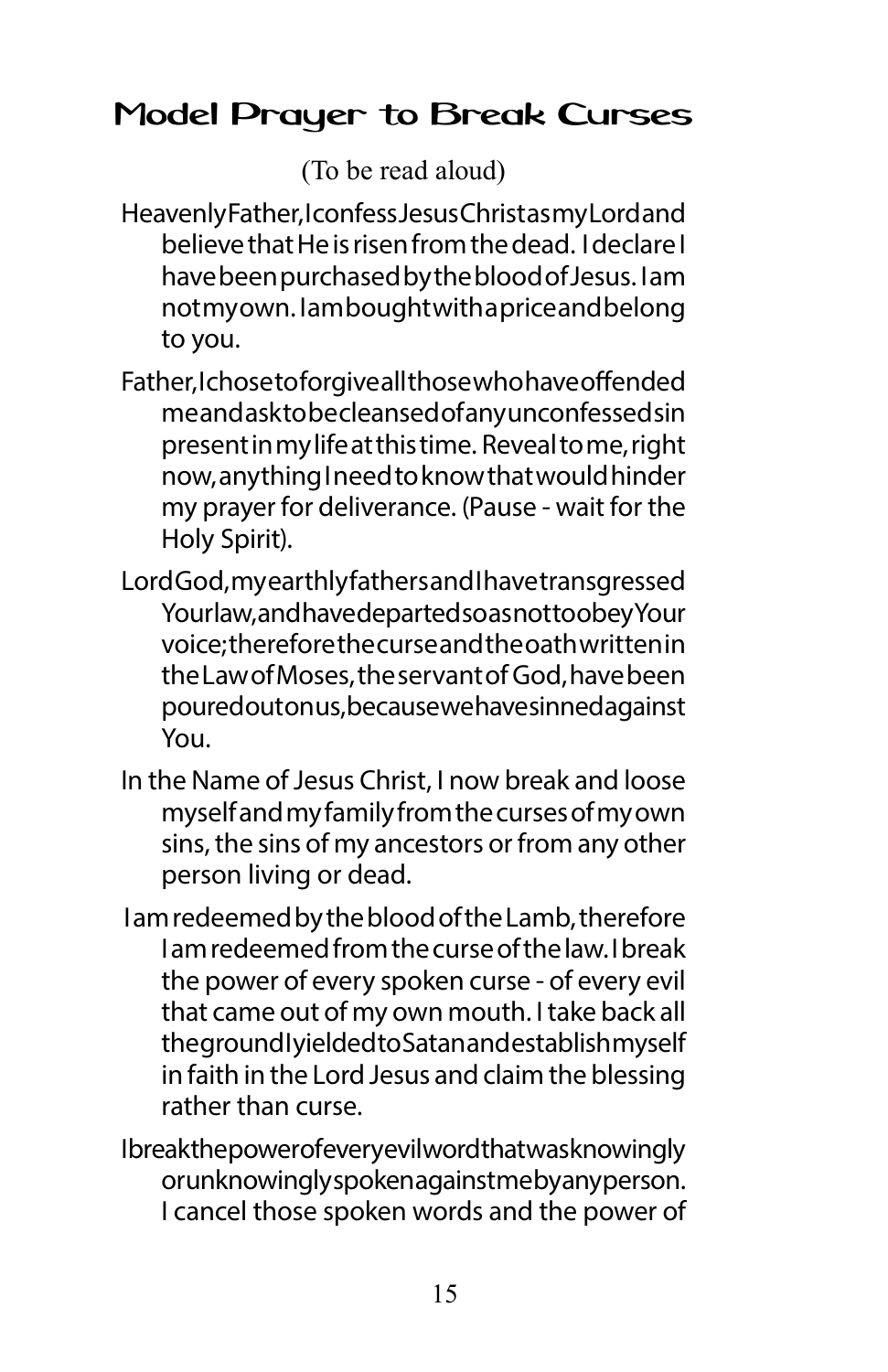such curses by the authority of the Name of Jesus Christ.

- You are my Deliverer, Lord Jesus. You are my Lord. I confess You with my mouth, and I confess that the power of every curse is now broken in the authority of Your Name.
- I command every evil, unclean spirit which has come in through the door of curse to leave me NOW, in the Name of Jesus Christ.

I break every curse on myself and my family, today!

Thank You, Jesus.

Thank You Heavenly Father.

NOTE; Now just let them go. If any specific name or thing comes to mind, speak it out and rebuke it to leave you. It will go in the Name of Jesus of Nazareth. This is also the time to ask for and receive physical healing from infirmities that have come in through the door of curse).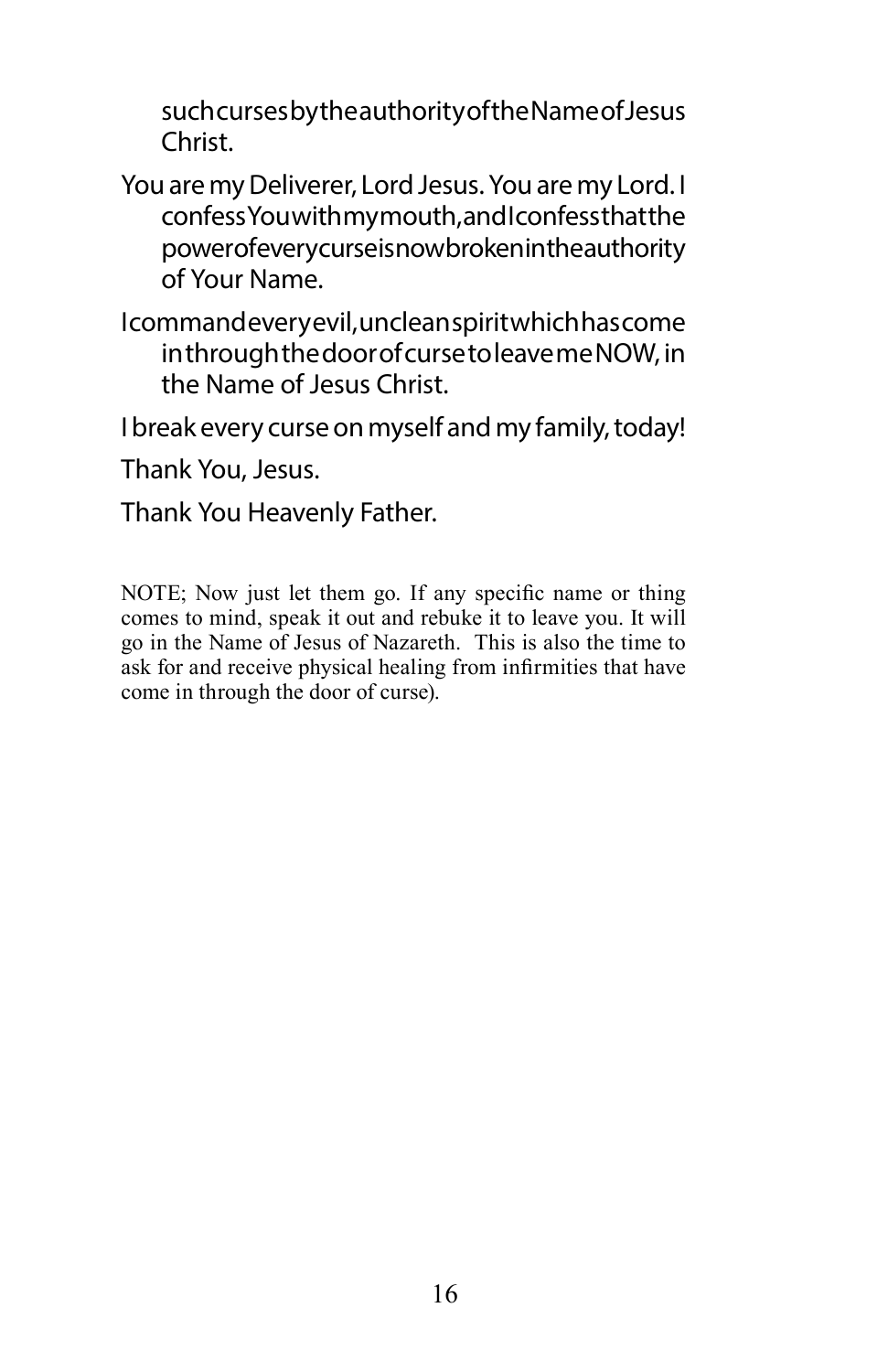# <span id="page-20-0"></span>The Occult

"There shall not be found among you any one that maketh his son or his daughter to pass through the fire, or that useth divination, or an observer of times, or an enchanter, or a witch, or a charmer, or a consulter with familiar spirits, or a wizard, or a necromancer. For all that do these things are an abomination unto the Lord: and because of these abominations the Lord thy God doth drive them out from before thee." Deuteronomy 18:10-12

"And many that believed came, and confessed, and shewed their deeds. Many of them also which used curious arts brought their books together, and burned them before all men: and they counted the price of them, and found it fifty thousand pieces of silver. So mightily grew the word of God and prevailed." Acts 19:18-20

Many Christians do not realize the strong en-<br>trapment that results from exposure to the<br>occult. Often the infection from exposure<br>s undetected until severe consequences manifest trapment that results from exposure to the occult. Often the infection from exposure goes undetected until severe consequences manifest.

Many Believers mistakenly assume all effects of such contact are automatically removed at conversion. Like curses, however, we must act if we want total freedom.

Understanding is needed:

**First:** realize how abominable the occult is to God. It is distinctly rebellious to acknowledge the help of evil spirits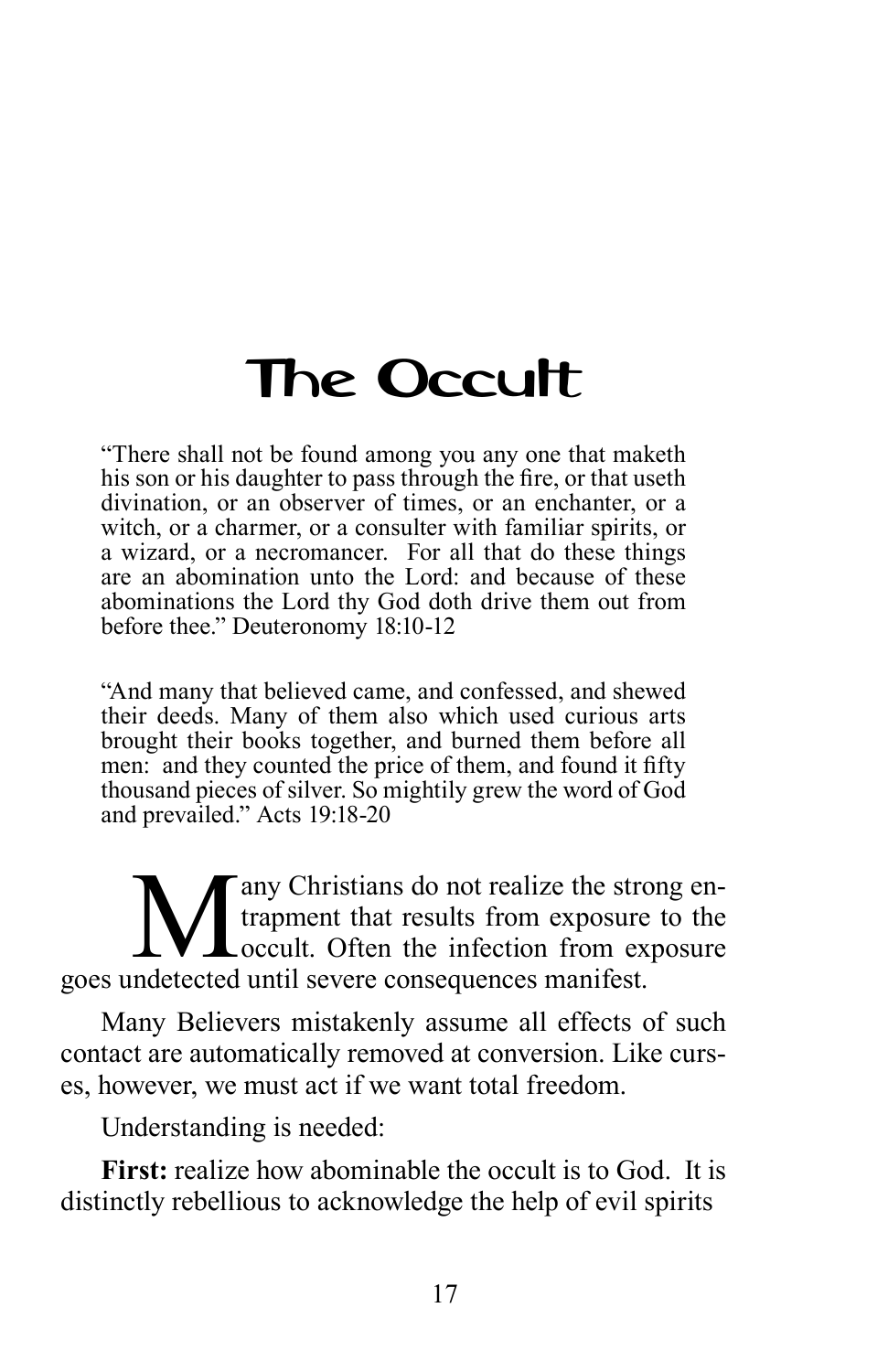even as a joke. For this reason God requires us to renounce every occult contact individually.

**Second**: understand that direct association is not required for oppression from occult spirits. Ignorance will not protect you in the presence of evil. Oppression can come by simply being in the presence of occult practice. Satan doesn't play fair.

**Third**: understand that such exposure has allowed unclean spirits or demons to enter you. You must cast out these occult spirits. To renounce the occult spirits or practices is not enough. The demons must specifically be told to leave.

**Fourth**: because some of these evil spirits are strong, you may need help to break completely free.

Occultism is participation or involvement in any way with fortune telling, magic practices, spiritism, or false religious cults and teachings. Contact with the occult may have occurred in childhood. Sometimes people completely forget past exposures. Occult involvement can also come from previous generations involvements. An individual can inherit psychic ability or a familiar spirit. (See Deut. 5:7-9)

# Types of Occultism

The following lists will help you identify and clear yourself of such hiding abominations. The rapid increase of demonic manifestations makes it impossible for the lists to be exhaustive. Ask the Holy Spirit to reveal to you any specific exposure or involvement you may have forgotten.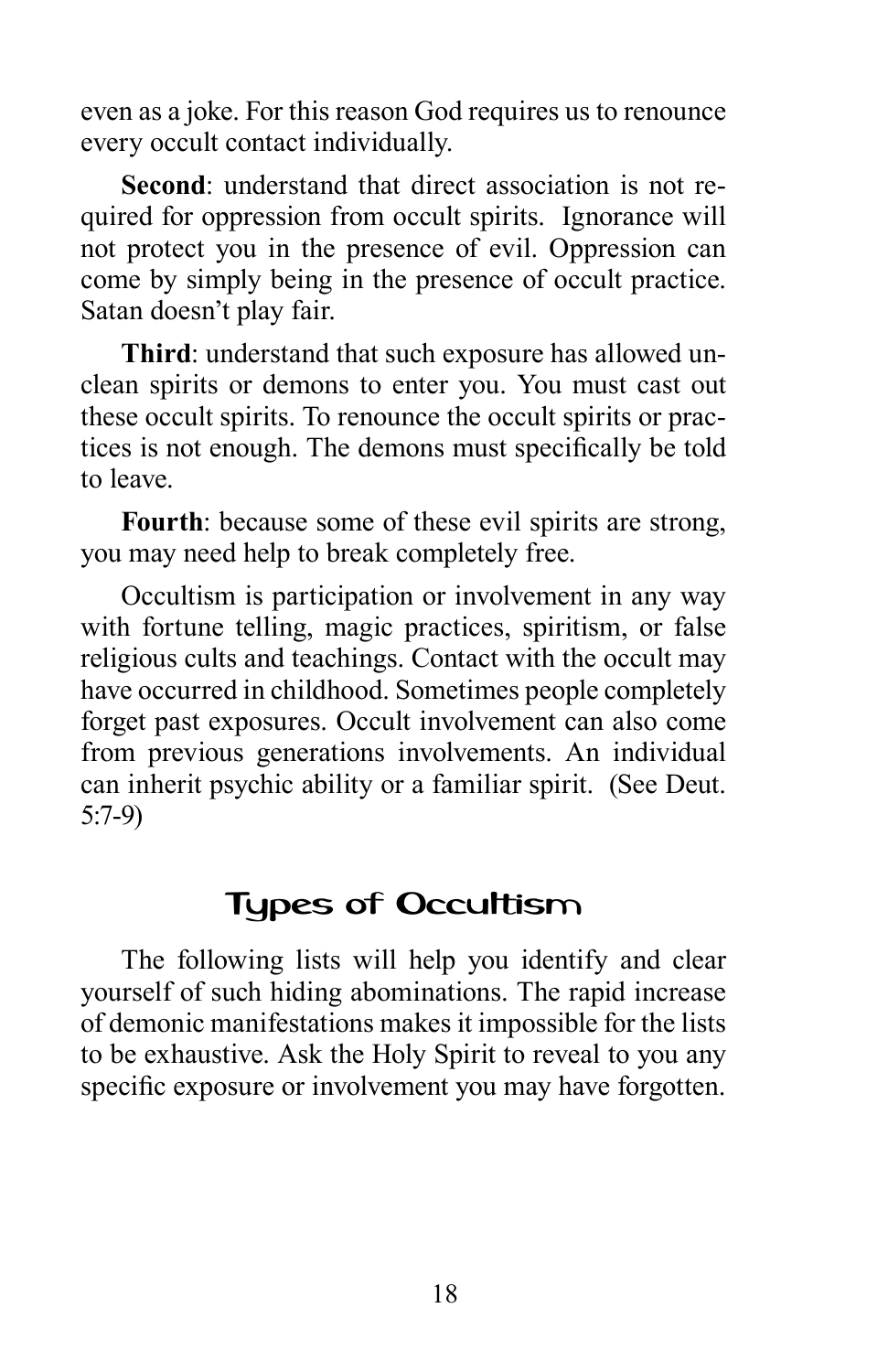# Fortune Telling (Proverbs 3:5-7)

Anything that predicts your future or advises your life (Isa. 47:13; II Kgs. 1:1-4)

| Astrology                            | Horoscopes                              |
|--------------------------------------|-----------------------------------------|
| Birth signs                          | Kabala                                  |
| Clairvoyant                          | Palm reading                            |
| Crystal balls                        | Pendulums used to<br>predict and detect |
| <b>ESP</b>                           |                                         |
| Eight Ball                           | Tarot cards and other                   |
| Games such as Ouija<br><b>Boards</b> | card laying                             |
|                                      | Tea leaf readings                       |
| Handwriting analysis                 | Mental telepathy                        |

### New Age Therapies

Methods of physical or emotional healings in lieu of God's provision through the stripes of Jesus Christ and His death on the cross. (Isa. 53:5; I Pet. 2:24)

| Acupressure                                       | Holistic medicine   |
|---------------------------------------------------|---------------------|
| Acupuncture                                       | Iridology           |
| American Indian Lore                              | Magnetic therapies  |
| Copper bracelets and                              | One brain therapies |
| the like                                          | Polarity therapies  |
| Crystals for various<br>effects on health or well | Psychic surgery     |
| being                                             | Reflexology         |
| Drum beating                                      | Sweat lodges        |
| Herbal medicine                                   | Visualization       |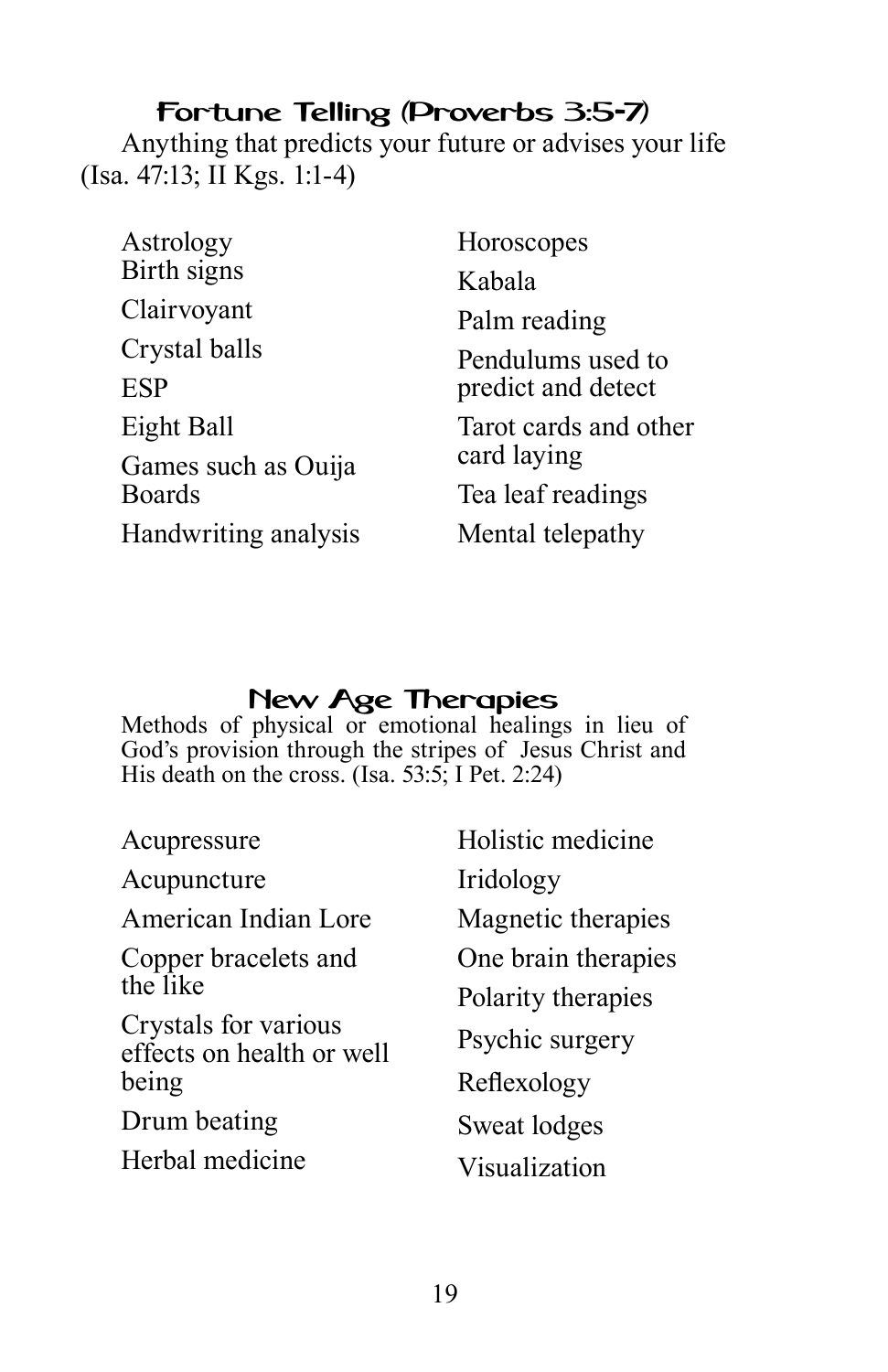# Magic Practices and Spiritism (Deut. 18:9-14)

Seeking information, personal gain, altered consciousness, influence over others and influence over situations for self or others outside the ways and principles of the Heavenly Father. Actually, everything practiced outside of the will of God and in the power of the Holy Spirit. (Gal. 3:1; Rev. 21:8)

| All books, literature,<br>music, etc. dealing with<br>occultism<br>Astral projection<br>Auras<br>Automatic writing<br>Dungeons and Dragons | <b>ESP</b><br><b>EST</b><br>U.F.O.'s<br>Psycho kinesis<br>Parapsychology<br>Good luck objects or |
|--------------------------------------------------------------------------------------------------------------------------------------------|--------------------------------------------------------------------------------------------------|
| Black, white and neu-<br>tral magic                                                                                                        | apparel (rabbit feet,<br>horse shoes, keepsakes,<br>souvenirs, etc.)                             |
| Boogering                                                                                                                                  | <b>Hypnosis</b>                                                                                  |
| Burning candles to                                                                                                                         | Incantations                                                                                     |
| influence people or<br>situations                                                                                                          | Levitation                                                                                       |
| Chants                                                                                                                                     | Magic healing                                                                                    |
| Charms, good luck<br>items, crystals, fetishes,<br>runes, amulets, tal-<br>ismans, mascots and                                             | Materialization or<br>apport, apparitions,<br>ghosts, poltergeists or<br>boogers                 |
| medals                                                                                                                                     | Mediums and séances                                                                              |
| Channeling                                                                                                                                 | Mental science                                                                                   |
| Clairaudience                                                                                                                              | Metaphysics                                                                                      |
| Communicating with<br>the dead                                                                                                             | Necromancy                                                                                       |
| Crux ansata (ankh)<br>Curses                                                                                                               | Using methods to find<br>things underground<br>such as water witching                            |
| Divining                                                                                                                                   |                                                                                                  |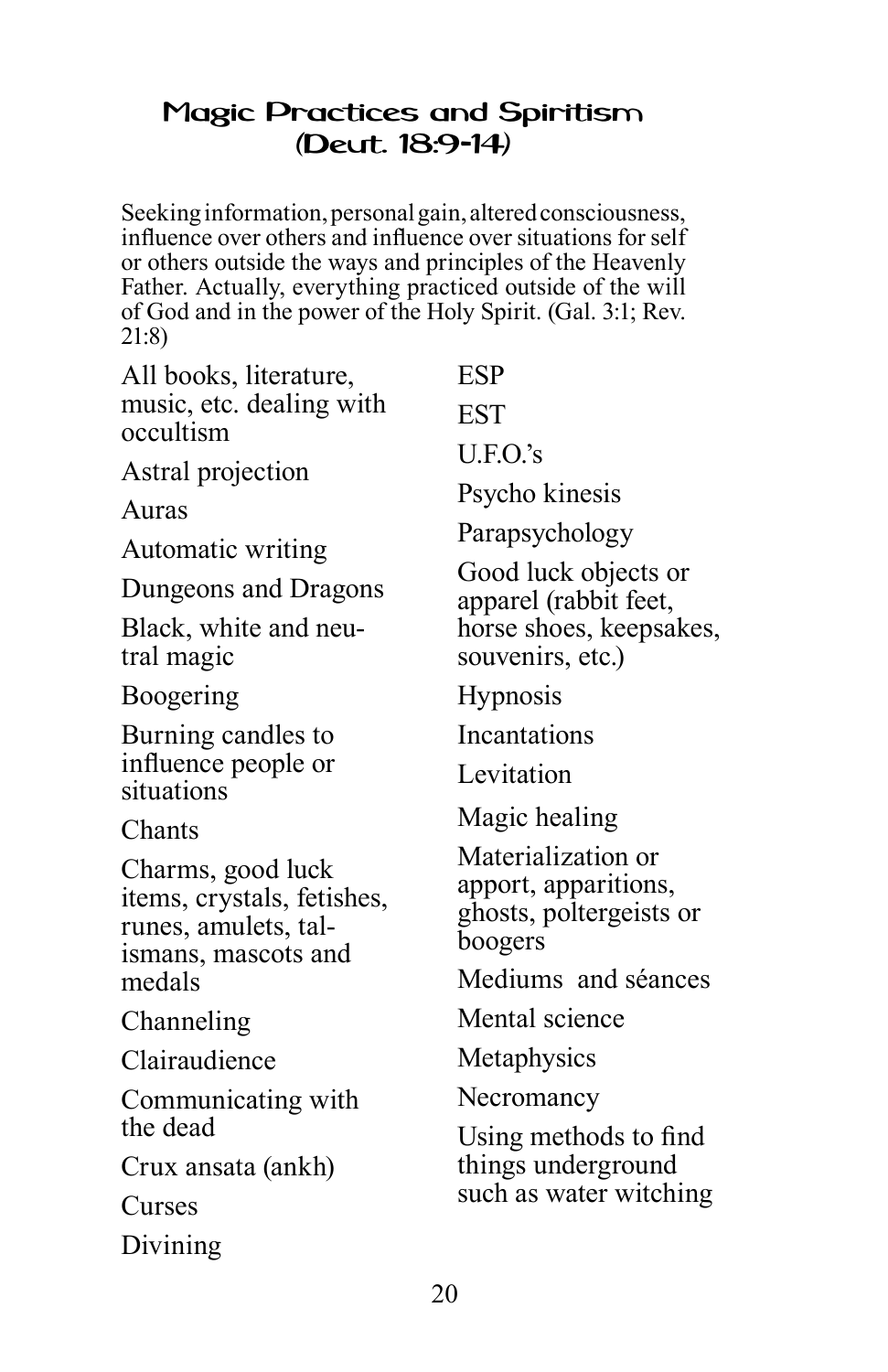Portions Psychic powers Psychometry Remote influence of the subconscious mind of others Rod or pendulum diagnosis Second sight Self-hypnosis Self-realization Smoking houses **Sorcery** Spells Spirit guides Superstition Table tipping Trance diagnosis Voodoo, Hoodoo Visions, trances and dreams (Outside Biblical Experience) Water-witching or dowsing with forked sticks or other objects Witchcraft Yin-yang

#### False Religions, Cults and Teachings (Gal. 1:8-9)

Religions that deny Jesus Christ is the son of God, Virgin born, Died and rose again, reject the Trinity or says someone is co-equal with the trinity, worship Idols and false gods and/or pray to dead saints and/or dead family members.  $(I \text{Cor. } \hat{1}1:\hat{3} - 4)$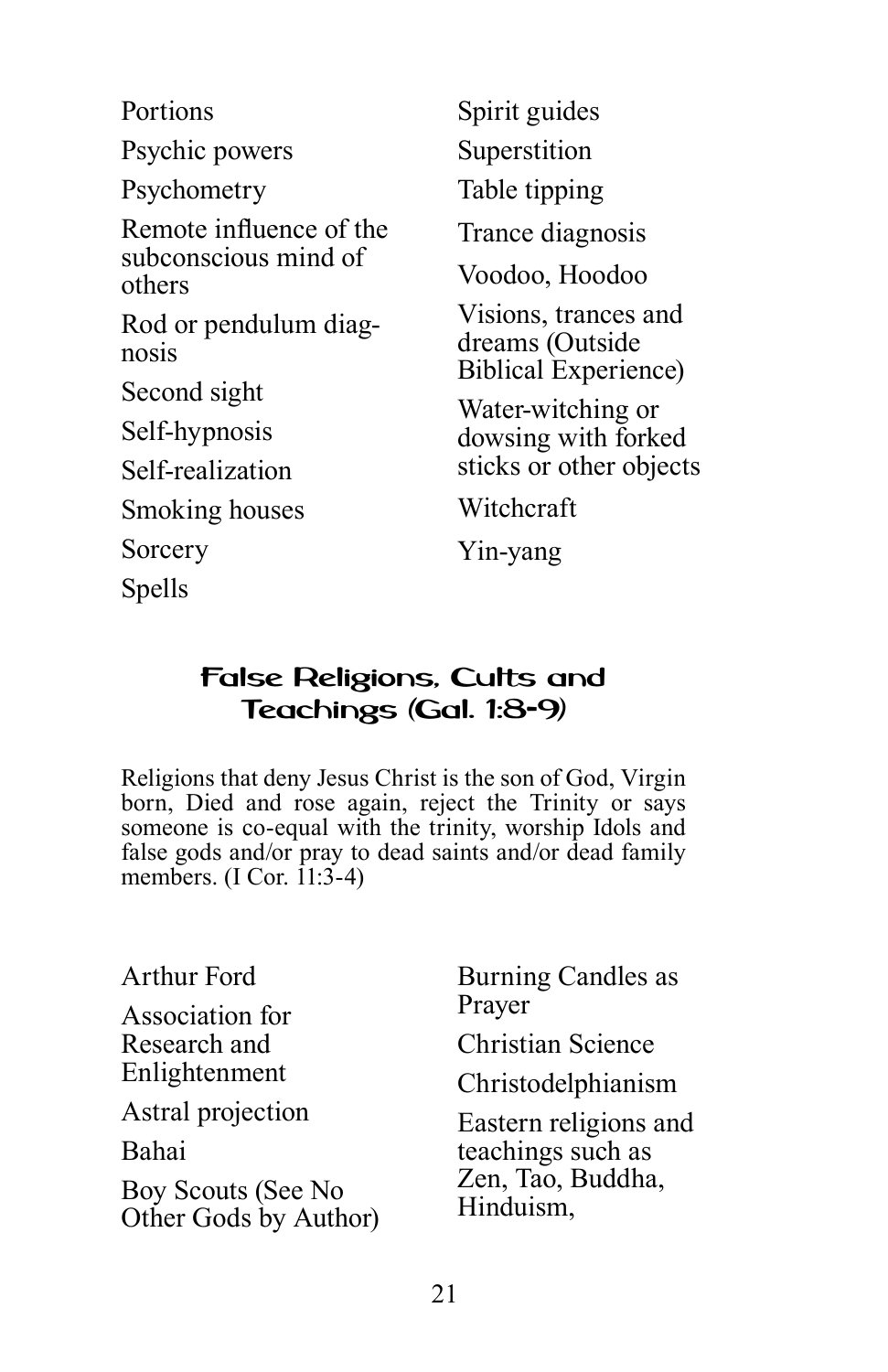Muslimism, Hare Krishna, Transcendental Meditation, I Ching, reincarnation, karma, yoga, idols, incense Eastern Star Eckankar Edgar Cayce Girl Scouts Inner Peace Movement Jean Dixon Jehovah's Witnesses Masonic Lodge Mormonism New Age Movement New World Order Prayer Beads

Praying to Mary or any Saint Religious Research Foundation of America **Rossicrucians** Ruth Montgomery Scientology Shrine Soul travel Spiritual Frontiers Fellowship Spiritualism Swendenborgianism Theosophy Transubstantiation **Unitarians** Unity

### Other Areas

Some dolls and stuffed animals have been found to cause serious problems for children

Dungeons and Dragons and any game that calls for role playing.

Movies about the occult such as The Exorcist, Poltergeist, Wizard of Oz, Gremlins and Harry Potter.

Disney movies, movies such as E.T. (this movie is very demonic presenting levitation, psychic healing, ESP and reincarnation) and others depicting supernatural abilities or situations outside the work of the Holy Spirit.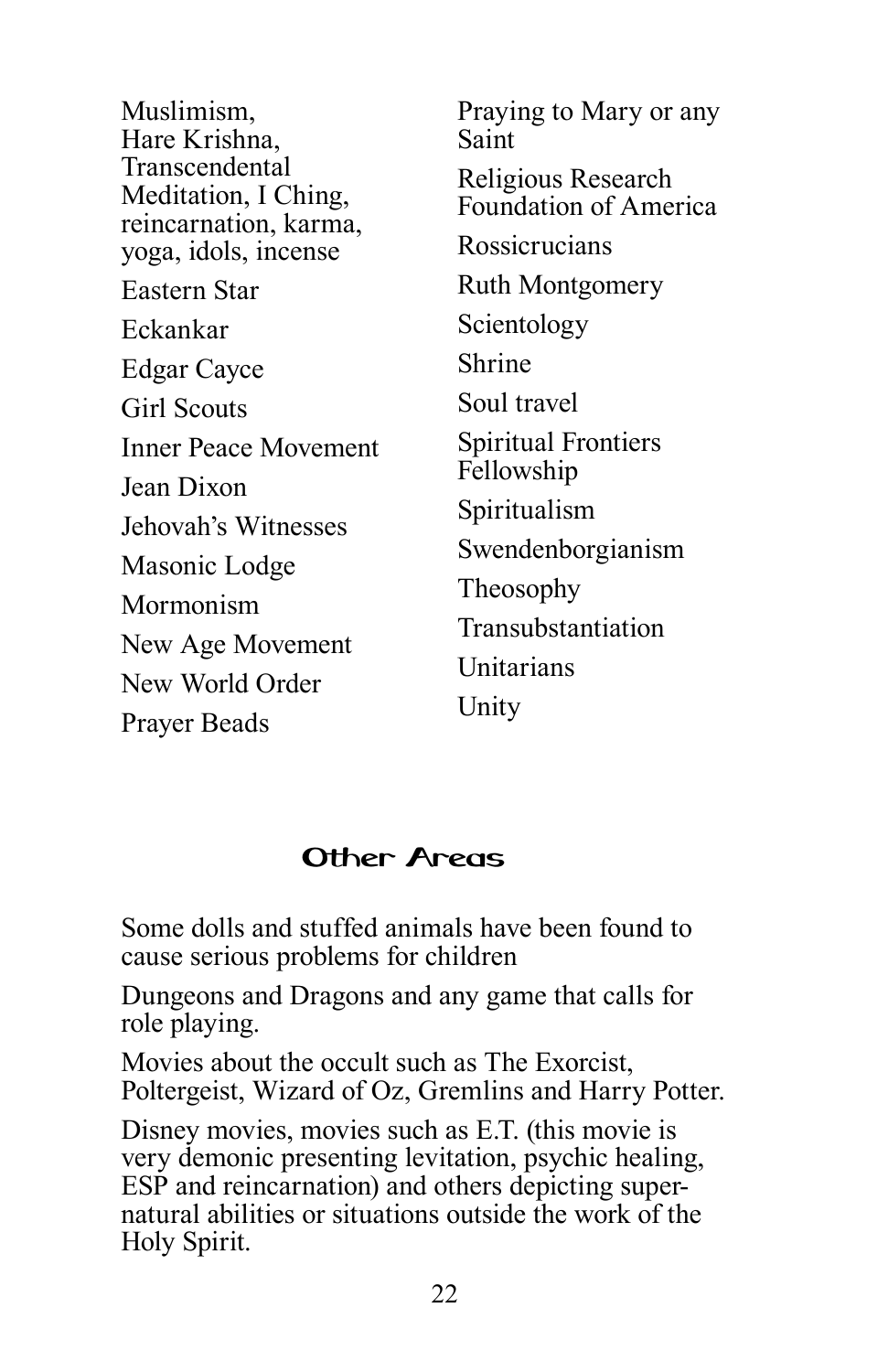Puppetry is demonic in spite of their use in Children's ministry.

Some Rock and Roll music ministers oppression and mind control through its beat and backward masking.

Subliminal advertising and suggestion (we have found bathroom tile covered with tiny, almost undetectable, demon faces causing fear to manifest in those entering. (see No Other Gods)

Television programs such as Fantasy Island, Bewitched, Mr. Wizard, Ninja Turtles and many contemporary cartoons.

Many video games. (most are occultic in theme and demonic in nature)

(Read the following prayer aloud for deliverance).

# Model Prayer for Deliverance from the Occult

- Heavenly Father, I call upon you now in the Name of Jesus. Thank you for the cross and blood of Jesus. Thank you for the resurrection and for making me a new creation in Christ Jesus.
- I do believe Jesus Christ is the son of God, virgin born and died and rose again.
- Ibelieve in the Trinity and there is no co-equal with the trinity of the Father, Son and Holy Spirit.
- Father, I have a confession to make: through ignorance, stupidity or willfulness, I have sinned against You by seeking information or supernatural experiences apart from You. I ask forgiveness for all sins of my sins and the sins of my ancestors who have done the same by disobeying Your Word according to Deuteronomy 17:2-5 and 18:10-12.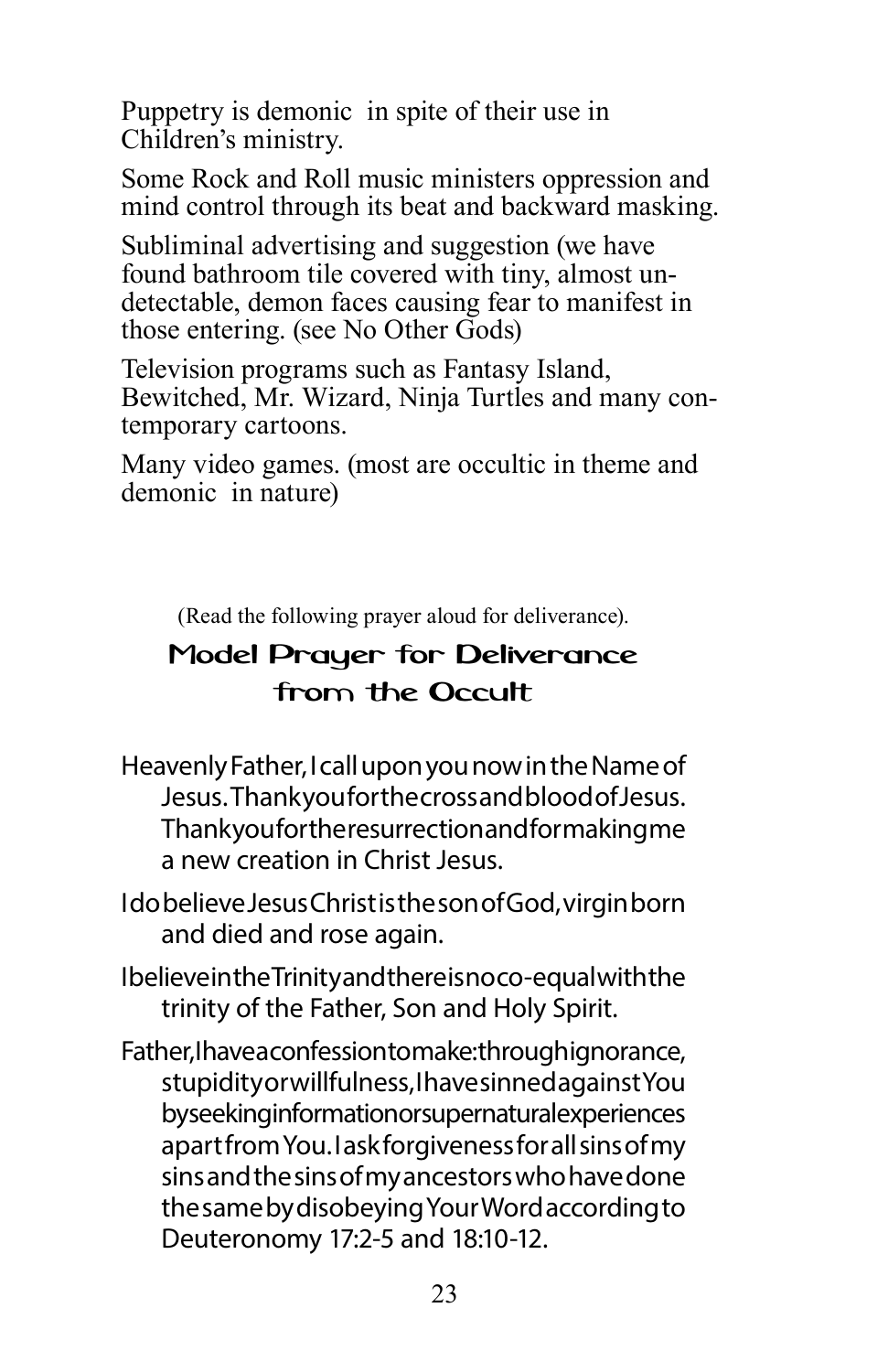- I renounce all occult contact and involvement by my self and my family. Cleanse me now in body, soul and spirit.
- I close any and every door I have opened to Satan through such contact with the occult.
- Irenounce all contact with the following: (Name aloud any contacts with the occult that come to mind).
- In the Name of Jesus Christ, I renounce any psychic heredity I may have and command it to leave my presence now. I break any demonic holds on both sides of my family line.
- I do now renounce and for sake every psychic and occult exposure that I know about and those I don't know about.
- I renounce every cult that denies the blood of Jesus Christ and His incarnation.
- Irenounce every philosophy that denies the death and resurrection of Jesus Christ.
- I command every witchcraft and occult spirit to leave now, in the Name of Jesus Christ of Nazareth and by His blood.

GO NOW!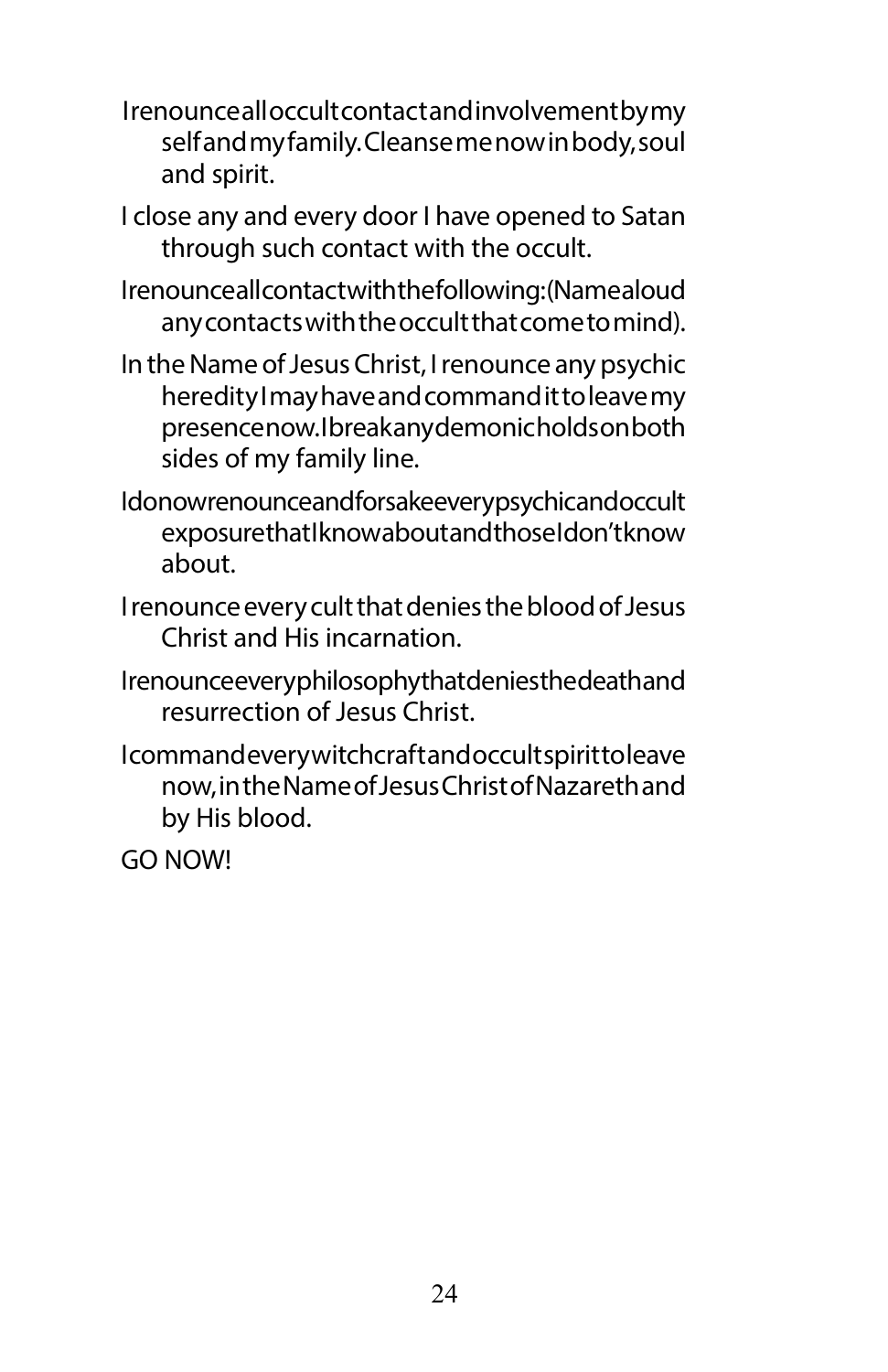# <span id="page-28-0"></span>Soul-Ties

"And it came to pass, when he had made an end of speaking unto Saul, that the soul of Jonathan was knit with the soul of David, and Jonathan loved him as his own soul." I Samuel 18:1

oul-ties are spiritual connections formed through intense relationships or inordinate affections with spouses, close friends, sexual partners, business partners, buddies and/or organizations such as cults, religious denominations and lodges. One can even have ungodly ties with possessions or objects which is idolatry.

Such relationships can be toxic and hindering in the life of any individual, especially believers seeking to find their freedom in Jesus Christ.

Soul-ties resemble an umbilical cord connecting one person to another in the spiritual realm. This cord must be severed for one to break loose from such an undesirable relationship.

One can have soul ties with a group or organization. Herein lies the manipulative power of cults. All such knittings of demonic nature should be broken by prayer and spiritual warfare. Often it is effective to prophetically actout the cutting of the cords, bands or tentacles of soul-ties with a spiritual sword.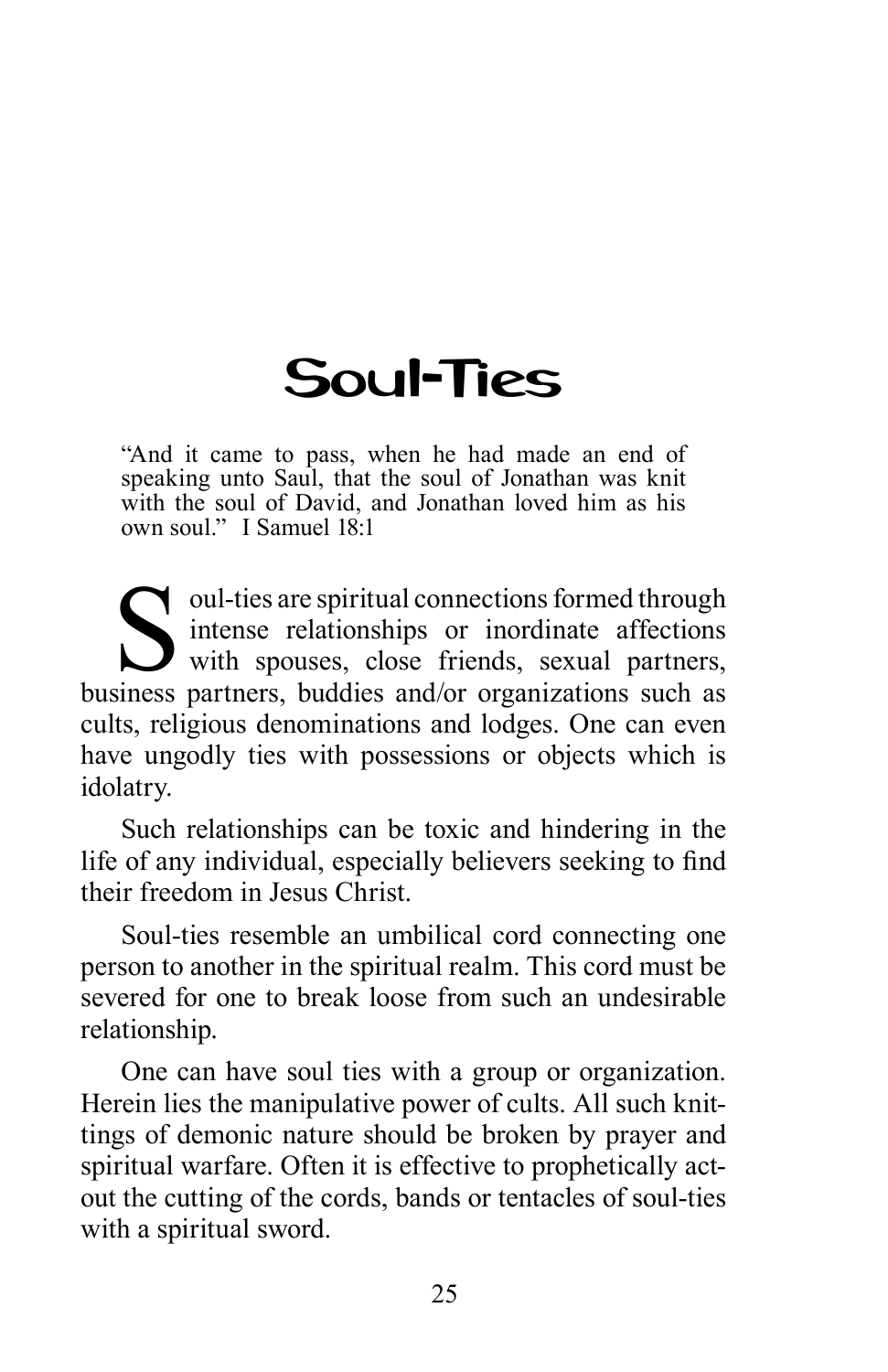Of particular concern are relationships with ex-spouses, sexual partners, dominate or controlling individuals and control groups or cults.

Some such inappropriate relationships are usually obvious. For others, you should ask the Holy Spirit for revelation. Break these soul-ties one-by-one after you repeat the following prayer:

# Model Prayer for Breaking Soul-ties

- In the Name of Jesus Christ I chose to put of fall the old creation. I renounce any and every ungodly soultie with individuals, organizations or objects which bind or hinder my Christian growth and walk.
- I come against these soul ties now. I reject them and expel them out of life in the Name of the Lord Jesus Christ. Jesus Christ is my Victory and my Sanctifier, separating me unto the Body of Christ into liberty and into freedom.
- I renounce each and every ungodly soul-tie in the Name of the Lord Jesus Christ. I declare every evil soul tie to be broken now. I also declare every such bondage to be demolished by the shed blood of Jesus and its cleansing power. The Lord Jesus Christ gives me the authority over all the power of the enemy, and lexecute this power now to break these bonds of oppressions off my life.
- Satan, I loose myself from you and your demons that have come into my life through ungodly soulties. I declare myself to be knitted in love to the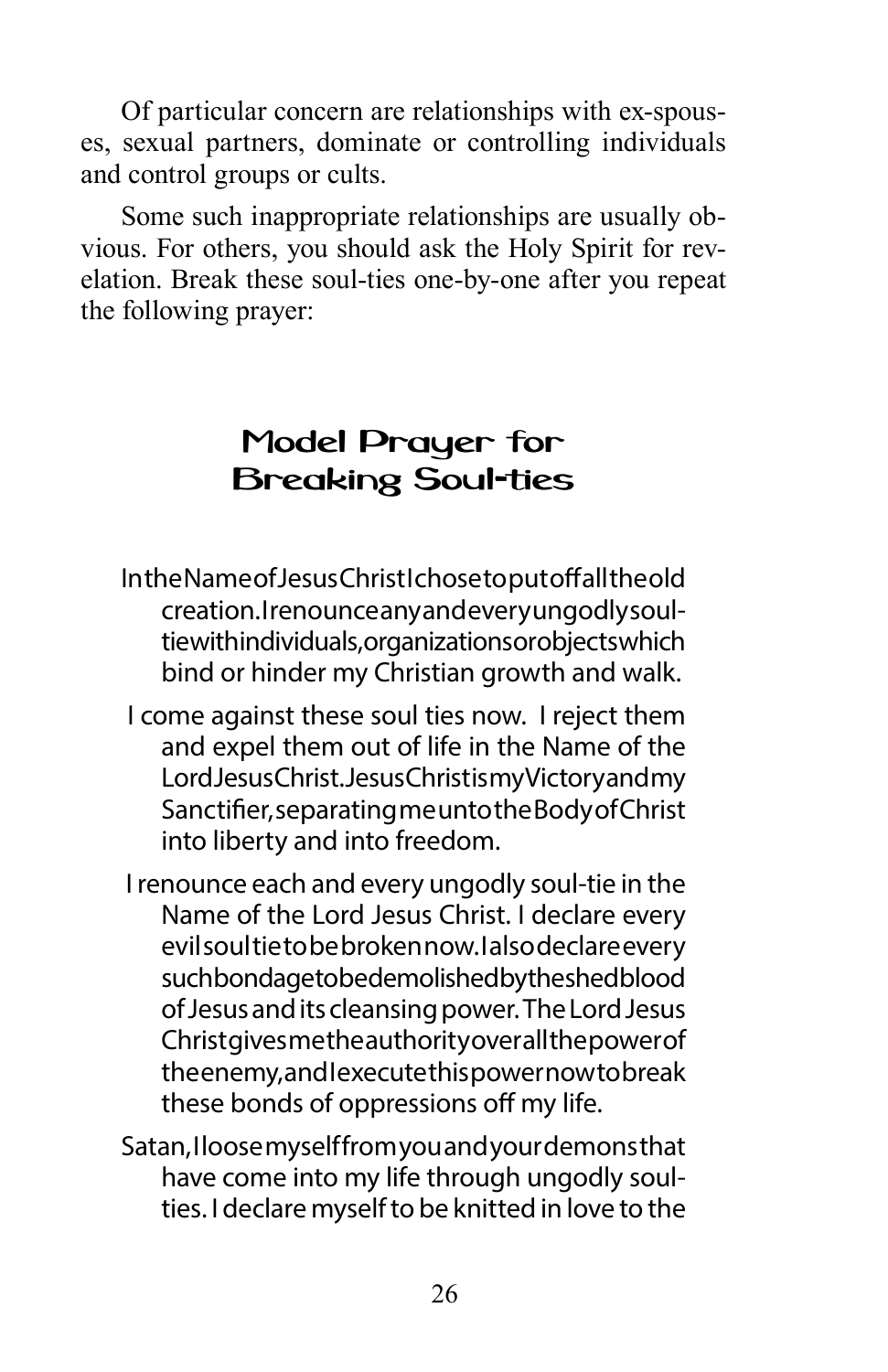to the Children of God. I praise you Dear Lord for as the Lion of the Tribe of Judah. You break every fetter. You let the oppressed gofree and open the prison house of the captives - HALLELUJAH!

I break soul-ties with the following:

- (now name specifically any person, group, or ganization or thing that comes to mind).
- In the Name of the Lord Jesus Christ of Nazareth I declare myselffree from all cords, bands, ties and tentacles of ungodly soul-ties. I also command all personality spirits transferred to me through ungodly soul-ties or controls from any other person or persons to leave me NOW in the Name of Jesus Christ of Nazareth!

Thank you Lord Jesus.

AMEN!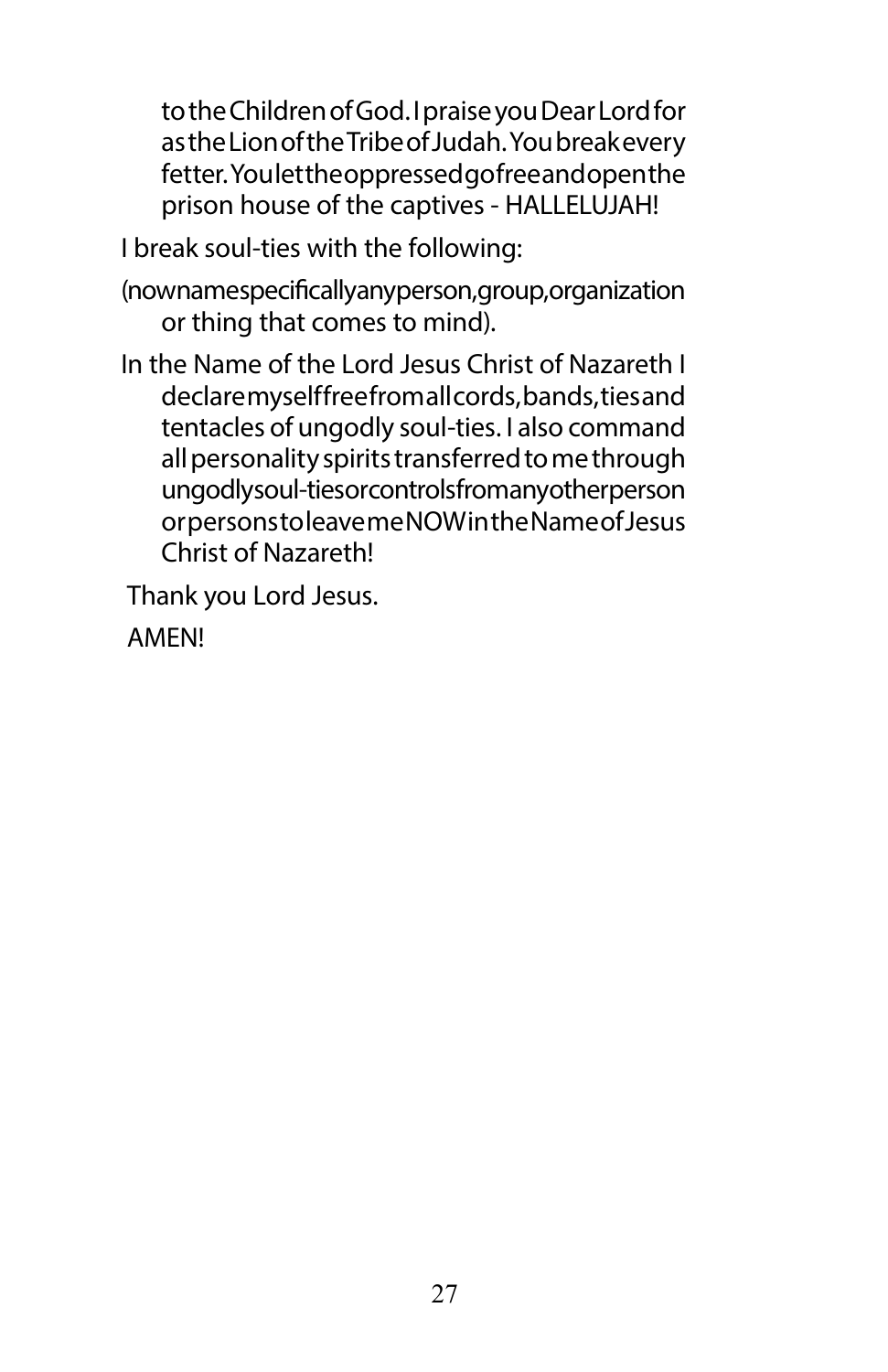# <span id="page-31-0"></span>Iniquities of the Fathers

"The Lord is longsuffering, and of great mercy, forgiving iniquity and transgression, and by no means clearing the guilty, visiting the iniquity of the fathers upon the children unto the third and fourth generation." Numbers 14:18

S we said previously, when folks can't get free<br>there is always a reason. Praise God for people<br>who won't rest until they have the answer and<br>free, and like King David, won't stop until there is there is always a reason. Praise God for people **L** who won't rest until they have the answer and are free, and like King David, won't stop until there is peace on their borders.

A Christian brother in Hawaii earnestly desired liberty from bondages in his life. The Lord responded to his petitions with a revelation that the sins of his natural father and grandfather were the root cause of his problems.

The dishonest real estate dealings of his natural father cursed his life with constant trouble with landlords. He was forced to move twelve times in five years. Several times he was cheated in his real estate transactions.

Following the leadership of the Holy Spirit, he confessed the sins of his unprincipled forefathers as though they were his own, asked the Heavenly Father to remit them and remove the curses that came with them. Soon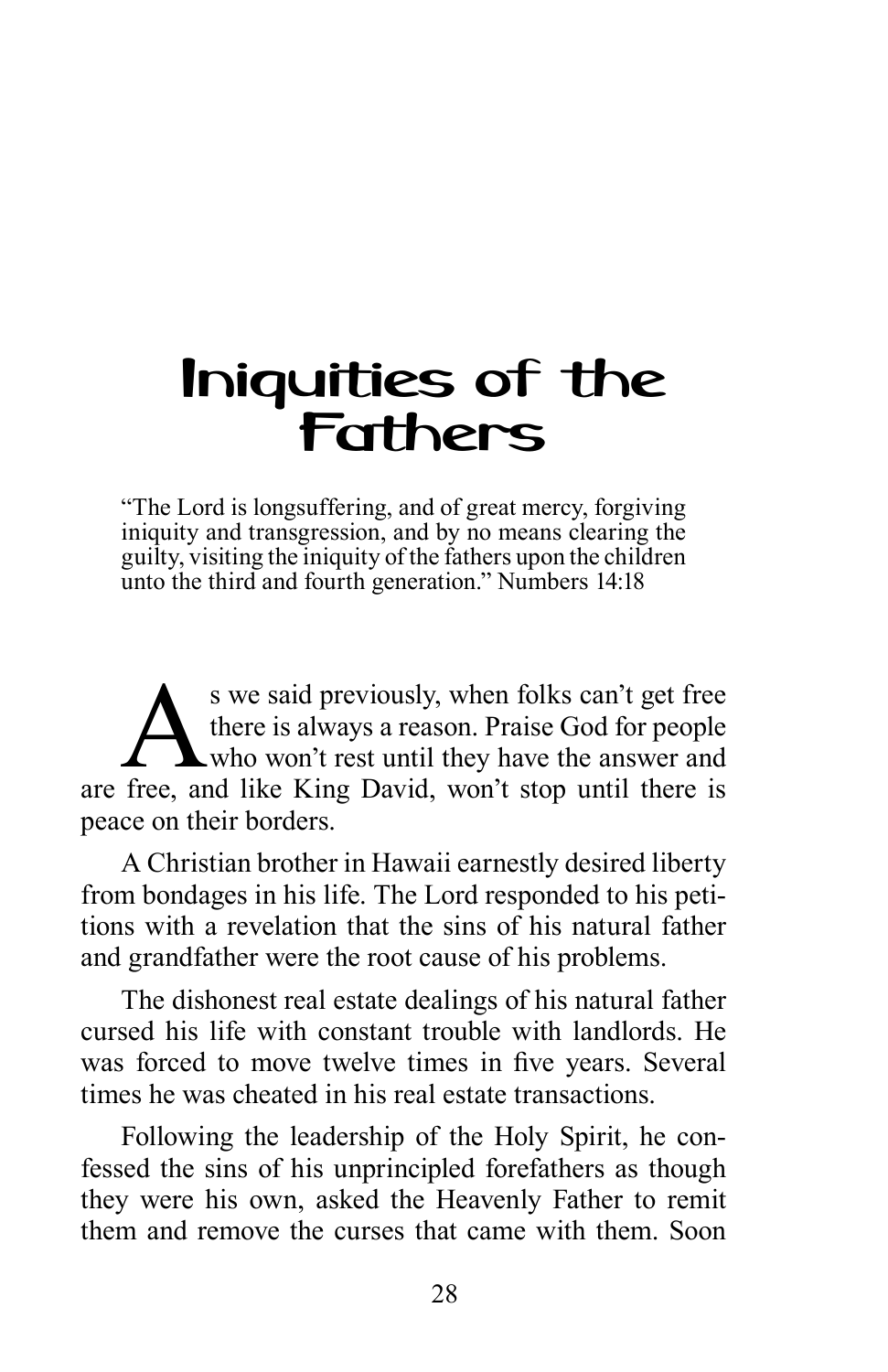his life-style began changing. The oppression lifted and new-found freedom was his! No more trouble in this area of his life.

When one in authority, such as a father, willfully sins, he gives demons access into his domain of authority such as his family tree. Without confession and repentance, the enemy comes in like a flood and permeates the ensuing generations. Problems, infirmities, negative traits and chronic problems are passed through the seeds, or perhaps, the DNA.

There is much more here than the scope of this books permits, but we hope to provide more information and ministry in the future.

Although it seems that Ezekiel 18 refutes this teaching, careful study will show this not to be the case; on the contrary, the point is made that a son need not continue in sins of his fathers, but can chose life by turning away from his begetters patters and follow the principles of the Heavenly Father's Word.

Study the following Scriptures:

Ex. 20:3-5; Ex. 34:7; Jer. 32:18; Lam. 5:7; Ez. 18:2; Ez. 20:27-30; Lev. 26:40; Neh. 9:2; Neh. 9:16.

# Model Prayer for Deliverance from Iniquities of the Fathers

Father, in the Name of Jesus, I want to be free of all iniquity in my life, including that of my forefathers. I know all my sins are forgiven through the blood of Jesus and to You it's as though I had never sinned. But I also know experiences in the past have profoundly affected my emotions, mind and will. The Enemy has used them to oppress me and keep me from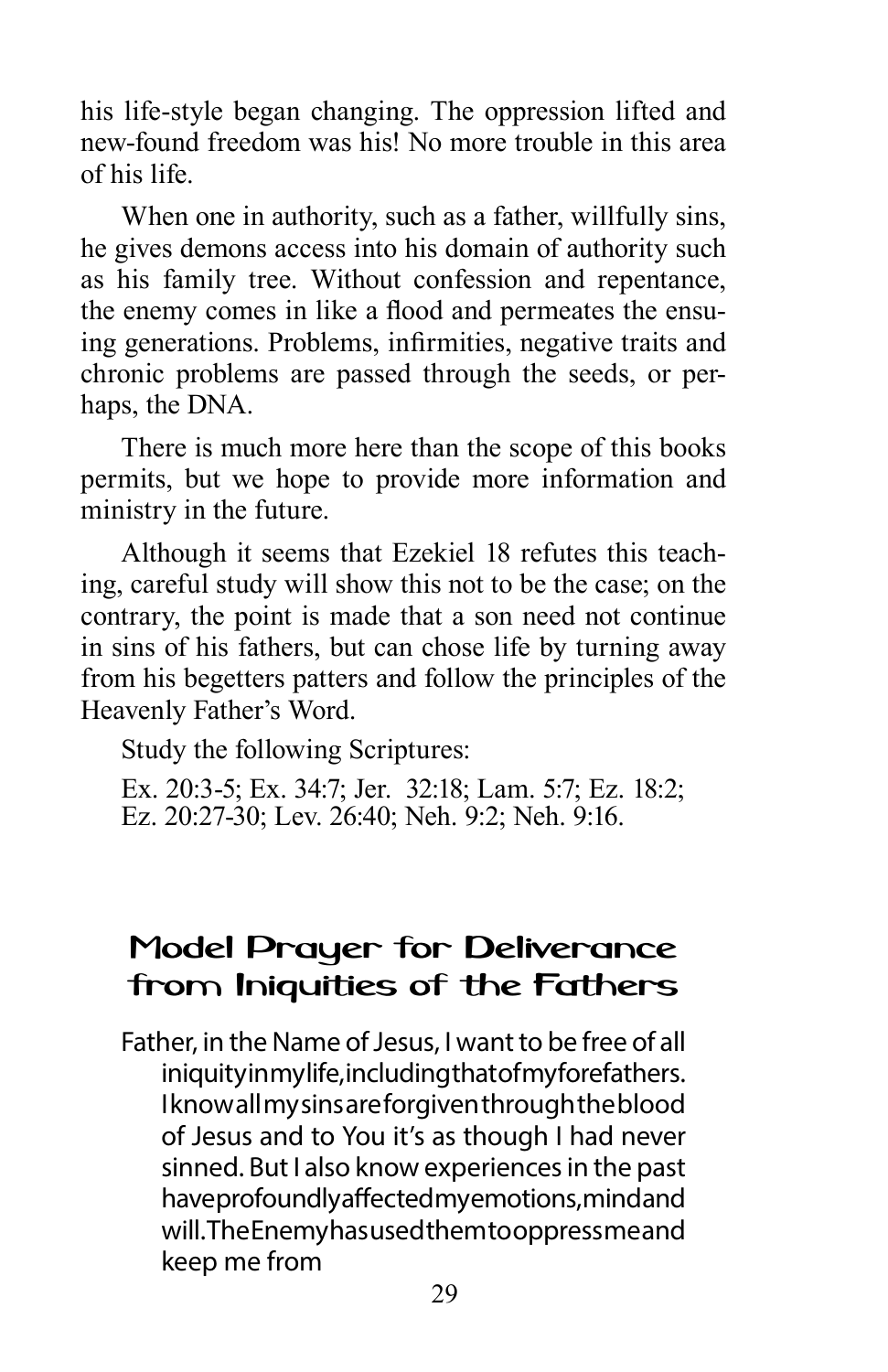- changing. lask for deliverance from the effects of them now. Deliver me also from the effects of ancestral iniquities and sins.
- Show me, Heavenly Father, every evil work, sin, perversity, fault or iniquity that has comedown to me and kept me from complete liberty in the Lord Jesus Christ. I want to confess all of them as sin and appropriate for giveness for meand my family. I remit those sins and break and loose myself from all their consequences and curses. In the Name of Jesus Christ, I break all curses of the iniquities of my fathers unto the third and fourth generations.
- Iacceptforgiveness for those iniquities according to I John 1:9 and thank you, Father, for cleansing me and my family from all unrighteousness by the blood of Jesus Christ.
- I chose life and liberty by living by the principles of every word that proceeds out of Your mouth, Oh, Lord.
- Satan, I rebuke you and all of your demons that have come into my life through the iniquities of my fathers. Leave me now! You have no more grounds to stay. In the Name of Jesus Christ I declare myself free from all such bondage from this day forward.
- Thank you, Heavenly Father, in the Name of Jesus, for continuing to transform me day by day as I receive Your nature and become a mature Son of God.

AMEN!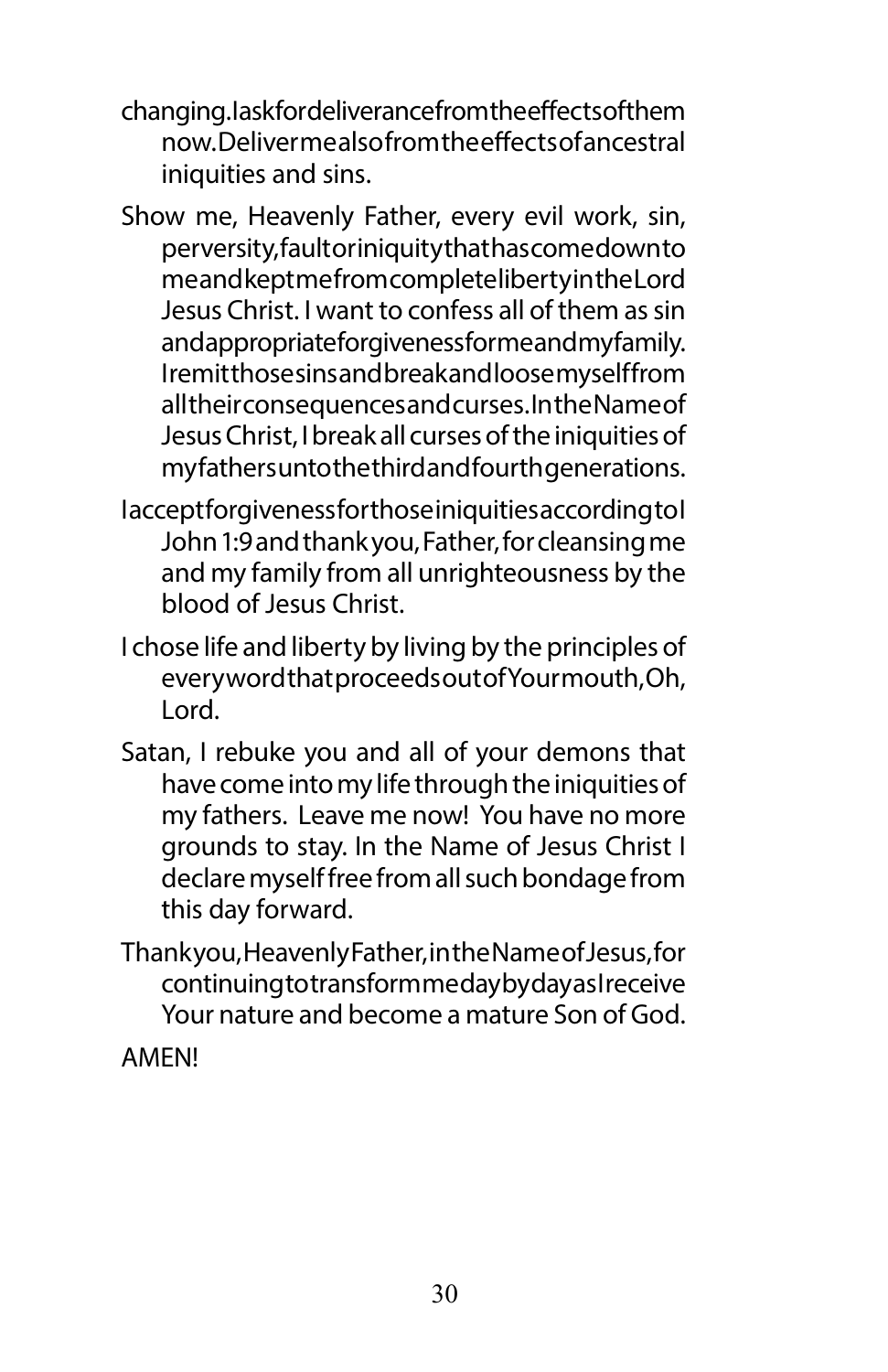# <span id="page-34-0"></span>Questions about **Deliverance**

#### What do you mean by deliverance?

By the word "Deliverance" we mean the casting out of demons from people, particularly Christians. The New Testament model of Jesus' ministry clearly verifies this definition.

#### What is a demon?

We have learned demons are disembodied spirits, possibly from some past generations. These entities have distinct personalities, desires and names. They have a strong desire to dwell inside humans since this is the only way they can fulfill their desires. They can exercise authority on the earth through a human tongue. They are invisible to the human eye.

# Why can I not just ignore these things?

Jesus did not ignore demons, so we should not think we can. Regardless, of some present day teaching, demons are not harmless. They can be so deceptive that most people are not aware of their activity in their own lives, homes and churches. Jesus gave every believer authority to deal with demons. Casting out demons is a primary sign to follow a true believer's life.

### Can demons go out of one person and into another?

In some instances, demons can leave one person and go into another. If a person desires to have demons come into themselves (such as some people in witchcraft), they can take in demons; otherwise, all those in a deliverance meeting are safe and protected by the blood of Jesus, in cluding the childre.

### Where do demons go when they are cast out?

Jesus said demons go to dry places after leaving a person. They seek rest and do not find it and come back to the same person seeking another entrance. If that person has only swept out their house (their body) and not filled the voided places with the Lordship of Jesus Christ, the demon will not only come back in, but bring seven (a complete number) worse than himself into that person. Then , according to Jesus, the last condition of that person will be worse than before he received initial deliverance. We also have the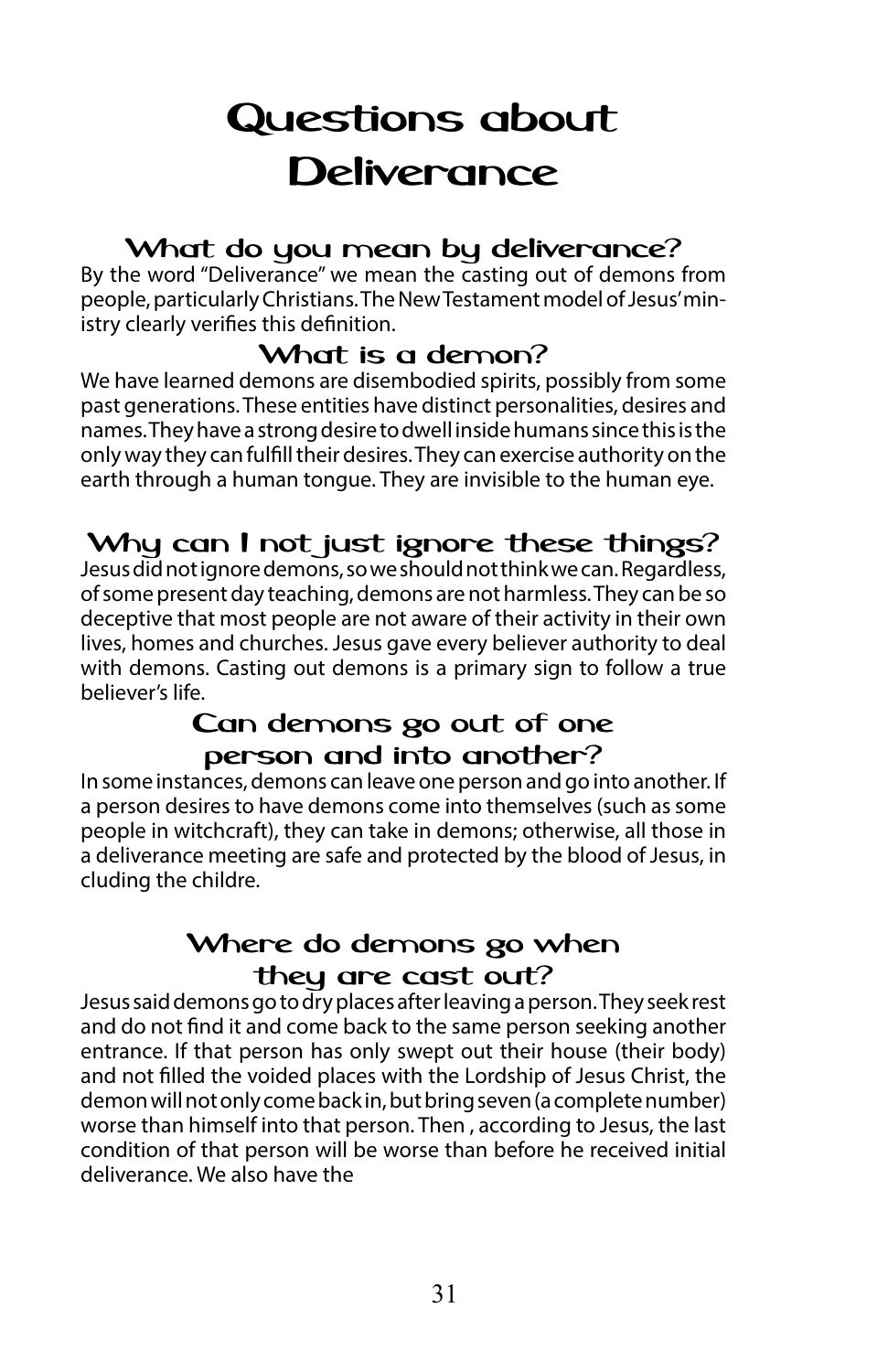instance where Jesus allowed the demons to go into the pigs, but the outcome of that situation is another matter for teaching.

#### Shouid I be afraid of demons?

Believers and followers of the Lord Jesus Christ should not fear demons or even Satan. Jesus gave absolute authority over all the power of the enemy and said, "Nothing should be any means hurt us." Fear is a demonic spirit and can be cast out.

### Are children safe in a deliverance service?

 Children are always as safe as their parent's level of belief. Once properly introduced and taught about deliverance, children often become more aggressive warriors than adults. The key to children's deliverance is the deliverance of the parents. Often children will manifest demons leaving them while they are leaving their parents.

#### Why is deliverance not ministered in most churches and ministries?

Satan and the demons have worked fervently to deceive the Body of Christ about their activity. Integrating deliverance into a life or ministry takes it to a new level spiritually requiring a more circumspect walk. Obviously, the enemy does not like such commitment and the exposure it brings to his activities and will seek to retaliate. Many believers do not want to deal with demonic issues in their lives due to embarrassment or shame. Leaders, especially, avoid such. The warfare of deliverance is hard work requiring a sacrifice of time and effort. Most turn away from this spiritual "front line," choosing, as Israel of old often did, to dwell in their tents in fear rather than confront and destroy Goliath.

#### I went through deliverance once, is that not enough that ?

Most believers have been taught that deliverance is a one-time event like salvation in an evangelical setting. Actually, deliverance is a lifestyle. When one joins the army, their entire lifestyle revolves around war—preparing for war, going to war or being ready for war. The true calling of the church is warfare. Jesus came to destroy the works of the devil. We now know there are many levels of deliverance needed in everyone's life due to rejections, traumas, sins and certain experiences. We are to keep fighting until we are free indeed!

#### Does everyone need deliverance?

Jesus was the only one to live on this earth in which the prince of this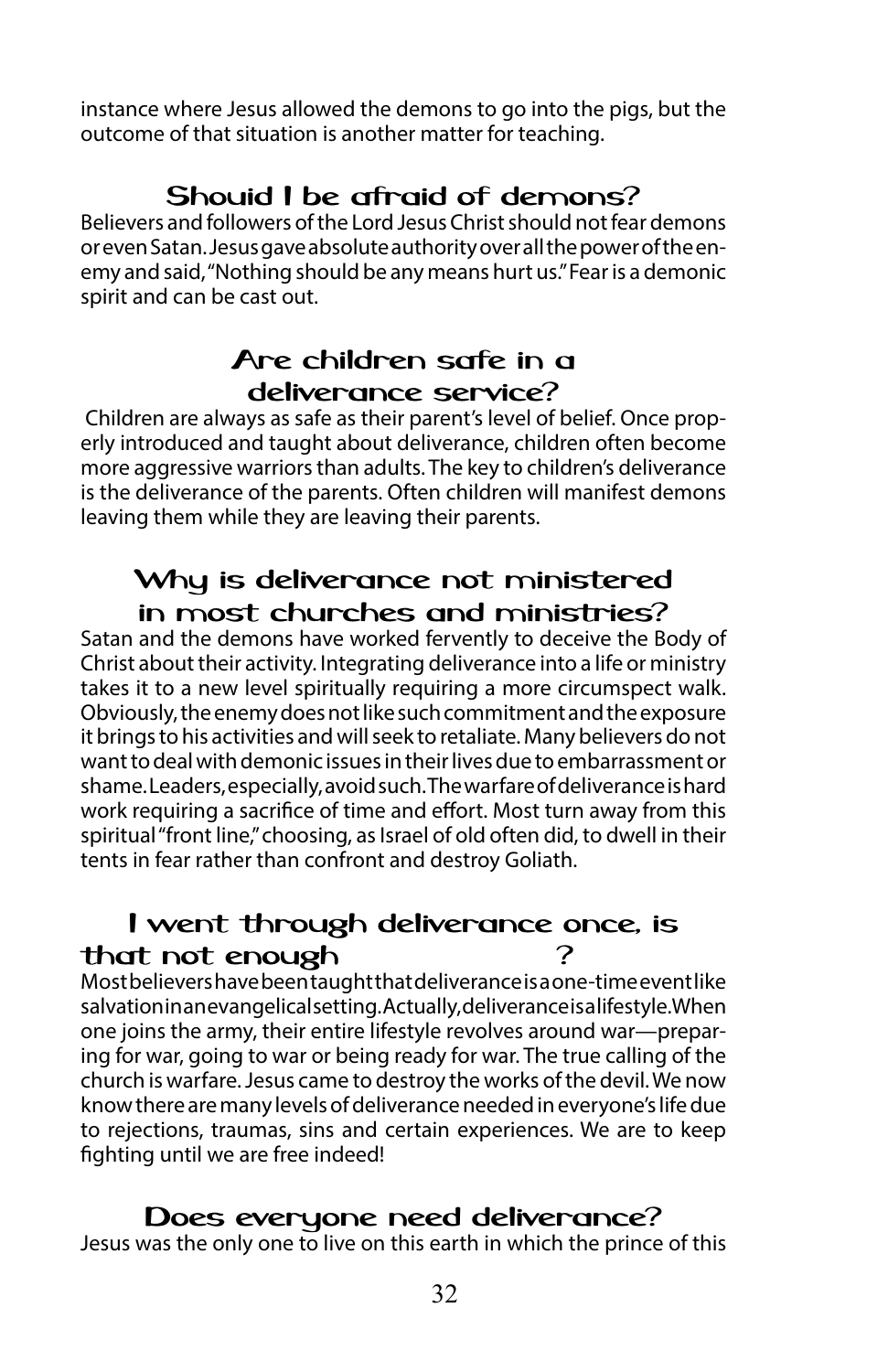# Can a believer minister deliverance to his or her self?

One can renounce agreement with demons they discern in their own life. Falling out of agreement with an unclean spirit will often cause it to leave. The degree one can minister to their self depends on their level of faith. Sound teaching and the experience of ministry from others greatly enhances the ability to deal with some personal demons.

# My pastor does not believe in deliverance, what should I do?

If you are serious about maturing as a Christian and becoming an overcomer, you must find your place in a body with leadership that believes in, partakes of and practices deliverance. This ministry should not be delegated because leadership does not want to do it. God's true leadership should set the example for the flock just like Jesus. This sign of casting out demons should follow all believers, including the leadership. Jesus offered no substitute for deliverance or the casting out of demons. He fasted and prayed, but He still confronted the demons and cast them out. God's true leadership must set the Jesus-like example.

### What can I do to make deliverance more effective in my life?

- $\sqrt{\phantom{a}}$  Resolve your total commitment to the Lord.
- $\sqrt{\phantom{a}}$  Repent of all known sin.
- $\sqrt{\phantom{a}}$  Receive the baptism of the Holy Spirit.
- $\sqrt{\ }$  Find ministry you can trust to open your life to completely—become totally transparent.
- $\sqrt{\phantom{a}}$  Get "knit-in" to a body of believers with like desires, beliefs and practices.
- $\sqrt{\phantom{a}}$  Get your home in order according the standards of God's Word.
- $\sqrt{\phantom{a}}$  Begin to minister to others and give of yourself.
- $\sqrt{\ }$  Keep your eyes on Jesus and all He has done for you already and not the demons and what yet needs to be done in your life.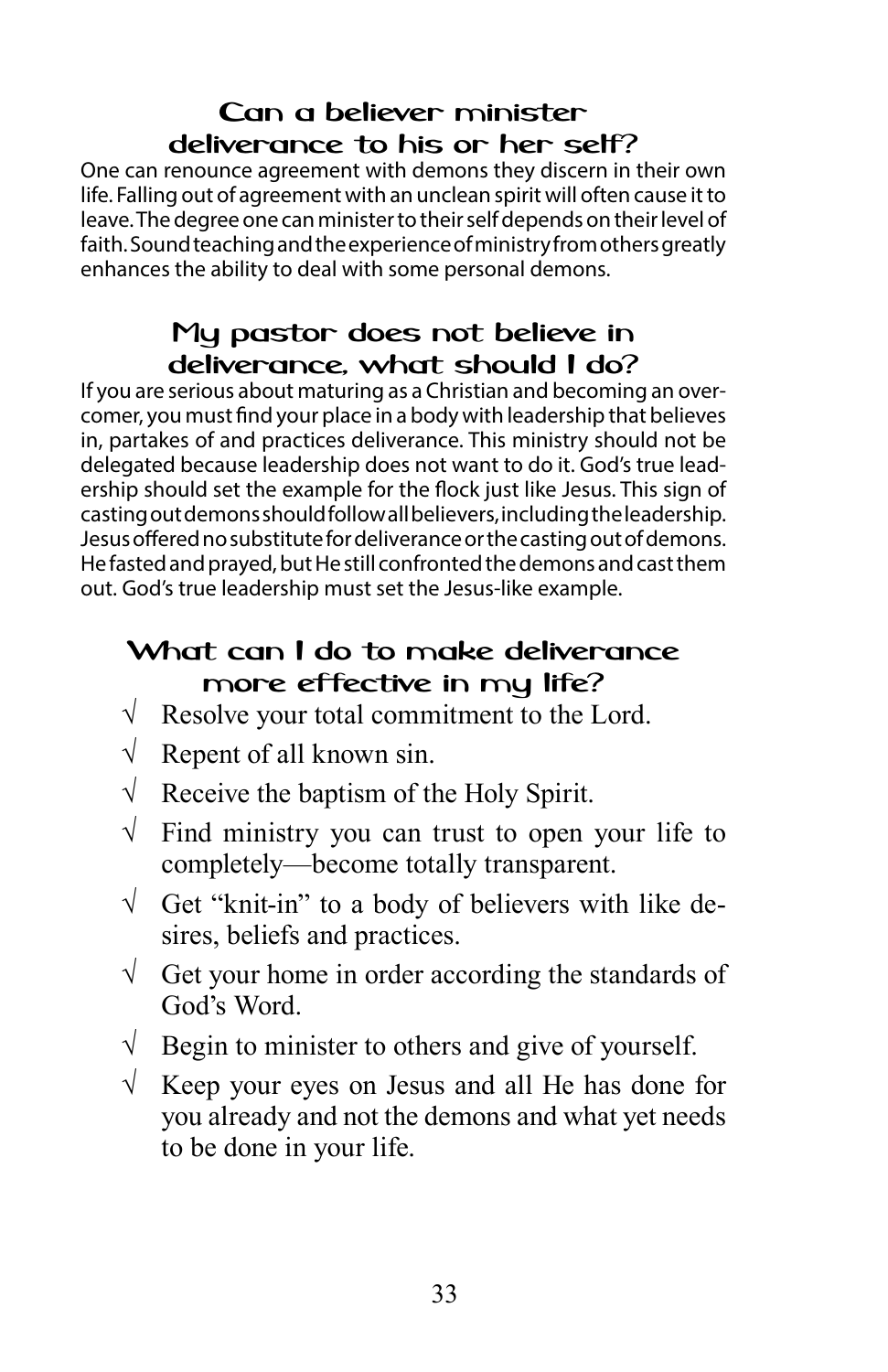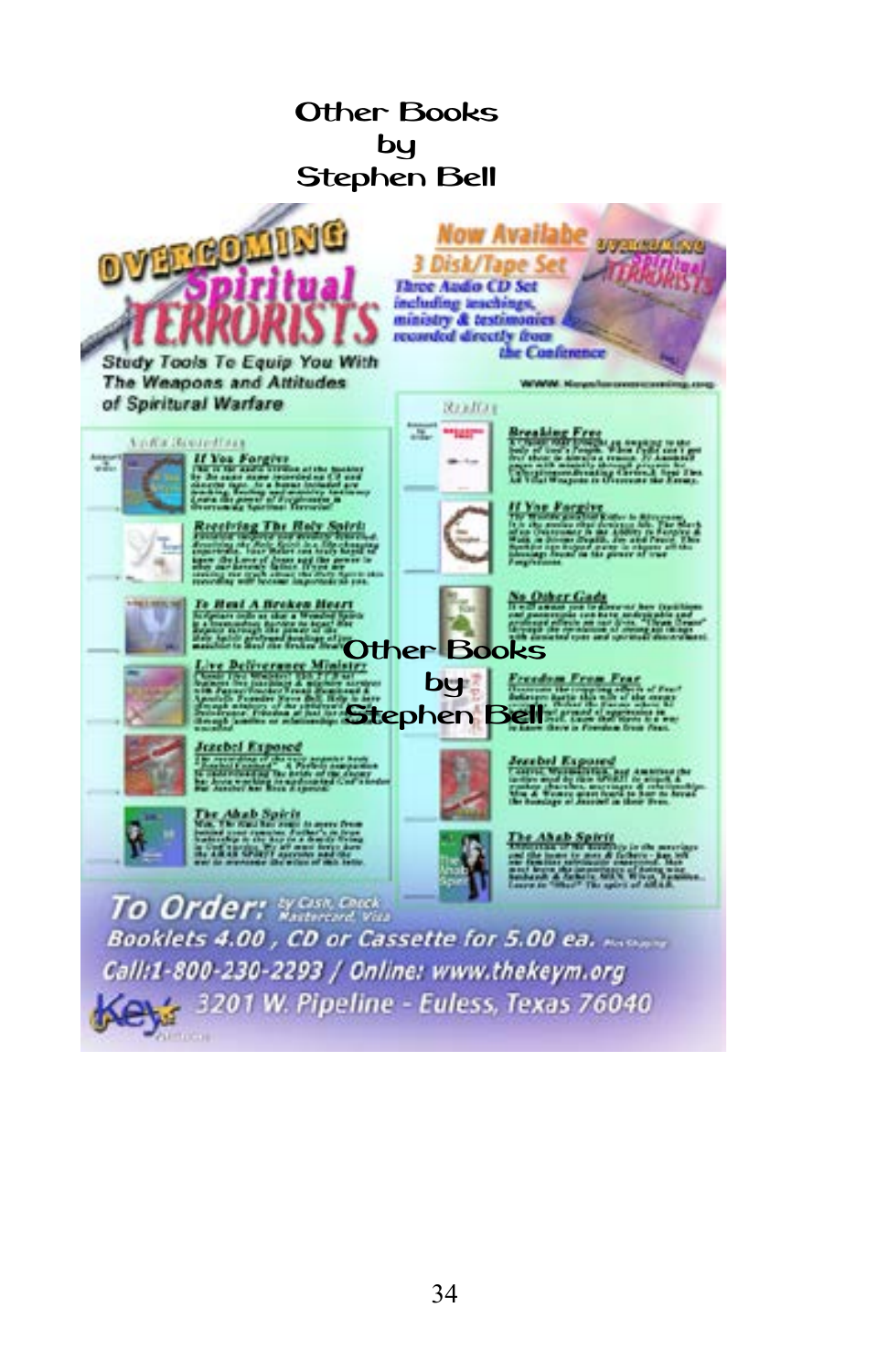### Audios



Credit Cards accepted Call: (800) 230-2293 e-mail: bookstore@thekeym.org